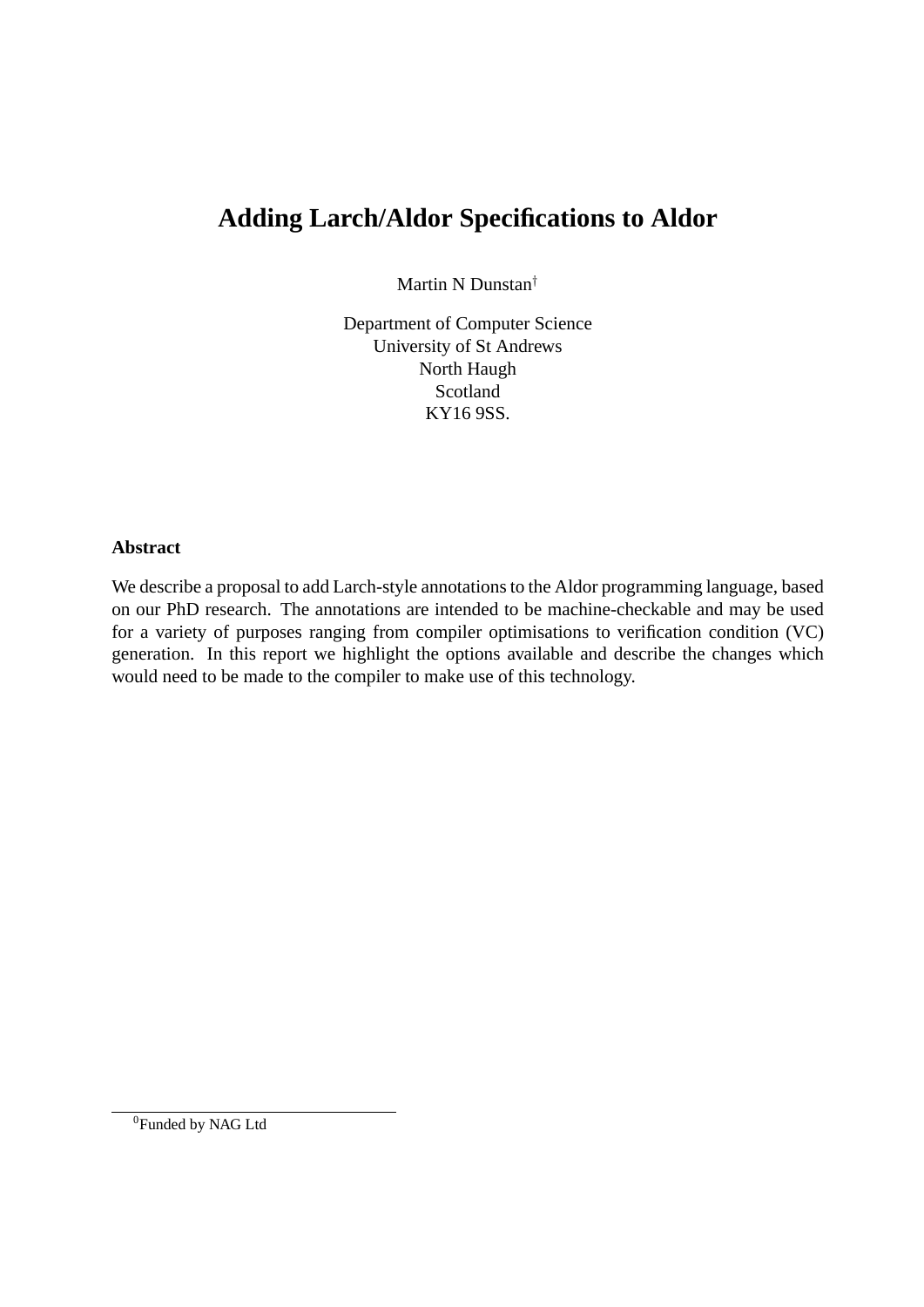# **Contents**

| $\mathbf{1}$   |     | <b>Introduction</b>       | 1                                                                                                                                                  |  |  |  |  |  |  |  |
|----------------|-----|---------------------------|----------------------------------------------------------------------------------------------------------------------------------------------------|--|--|--|--|--|--|--|
|                | 1.1 | Aldor                     | $\mathbf{1}$                                                                                                                                       |  |  |  |  |  |  |  |
|                |     | 1.1.1                     | $\overline{2}$                                                                                                                                     |  |  |  |  |  |  |  |
|                |     | 1.1.2                     | $\overline{2}$                                                                                                                                     |  |  |  |  |  |  |  |
|                |     | 1.1.3                     | 3                                                                                                                                                  |  |  |  |  |  |  |  |
|                |     | 1.1.4                     | 3                                                                                                                                                  |  |  |  |  |  |  |  |
|                | 1.2 |                           | Program Specification, Correctness and Verification<br>$\overline{4}$                                                                              |  |  |  |  |  |  |  |
|                |     | 1.2.1                     | $\overline{4}$                                                                                                                                     |  |  |  |  |  |  |  |
|                |     | 1.2.2                     | $\overline{4}$                                                                                                                                     |  |  |  |  |  |  |  |
|                |     | 1.2.3                     | 5                                                                                                                                                  |  |  |  |  |  |  |  |
|                |     | 1.2.4                     | 5                                                                                                                                                  |  |  |  |  |  |  |  |
|                |     |                           |                                                                                                                                                    |  |  |  |  |  |  |  |
| $\overline{2}$ |     |                           | <b>Program Specification</b><br>6                                                                                                                  |  |  |  |  |  |  |  |
|                | 2.1 |                           | $\overline{7}$                                                                                                                                     |  |  |  |  |  |  |  |
|                |     | 2.1.1                     | $\overline{7}$                                                                                                                                     |  |  |  |  |  |  |  |
|                |     | 2.1.2                     | 8                                                                                                                                                  |  |  |  |  |  |  |  |
|                | 2.2 |                           | 10                                                                                                                                                 |  |  |  |  |  |  |  |
|                | 2.3 |                           | 11                                                                                                                                                 |  |  |  |  |  |  |  |
|                |     | 2.3.1                     | 11                                                                                                                                                 |  |  |  |  |  |  |  |
|                |     | 2.3.2                     | 11<br>12                                                                                                                                           |  |  |  |  |  |  |  |
|                |     | 2.3.3                     |                                                                                                                                                    |  |  |  |  |  |  |  |
|                |     | 2.3.4                     | 13                                                                                                                                                 |  |  |  |  |  |  |  |
|                |     | 2.3.5                     | 14                                                                                                                                                 |  |  |  |  |  |  |  |
|                |     | 2.3.6                     | 14                                                                                                                                                 |  |  |  |  |  |  |  |
|                |     | 2.3.7                     | 15<br>Penelope                                                                                                                                     |  |  |  |  |  |  |  |
|                | 2.4 |                           | 15                                                                                                                                                 |  |  |  |  |  |  |  |
|                |     | 2.4.1                     | 15<br>Z Notation $\ldots$ , $\ldots$ , $\ldots$ , $\ldots$ , $\ldots$ , $\ldots$ , $\ldots$ , $\ldots$ , $\ldots$ , $\ldots$ , $\ldots$ , $\ldots$ |  |  |  |  |  |  |  |
|                |     | 2.4.2                     | 16                                                                                                                                                 |  |  |  |  |  |  |  |
|                |     | 2.4.3                     | 16                                                                                                                                                 |  |  |  |  |  |  |  |
|                |     | 2.4.4                     | 17                                                                                                                                                 |  |  |  |  |  |  |  |
| 3              |     | 17<br><b>The Proposal</b> |                                                                                                                                                    |  |  |  |  |  |  |  |
|                | 3.1 |                           | 18                                                                                                                                                 |  |  |  |  |  |  |  |
|                | 3.2 |                           | 18                                                                                                                                                 |  |  |  |  |  |  |  |
|                |     | 3.2.1                     | 19                                                                                                                                                 |  |  |  |  |  |  |  |
|                |     | 3.2.2                     | 19                                                                                                                                                 |  |  |  |  |  |  |  |
|                |     | 3.2.3                     | 19                                                                                                                                                 |  |  |  |  |  |  |  |
|                |     | 3.2.4                     | 20                                                                                                                                                 |  |  |  |  |  |  |  |
|                |     | 3.2.5                     | 20                                                                                                                                                 |  |  |  |  |  |  |  |
|                |     | 3.2.6                     | 20                                                                                                                                                 |  |  |  |  |  |  |  |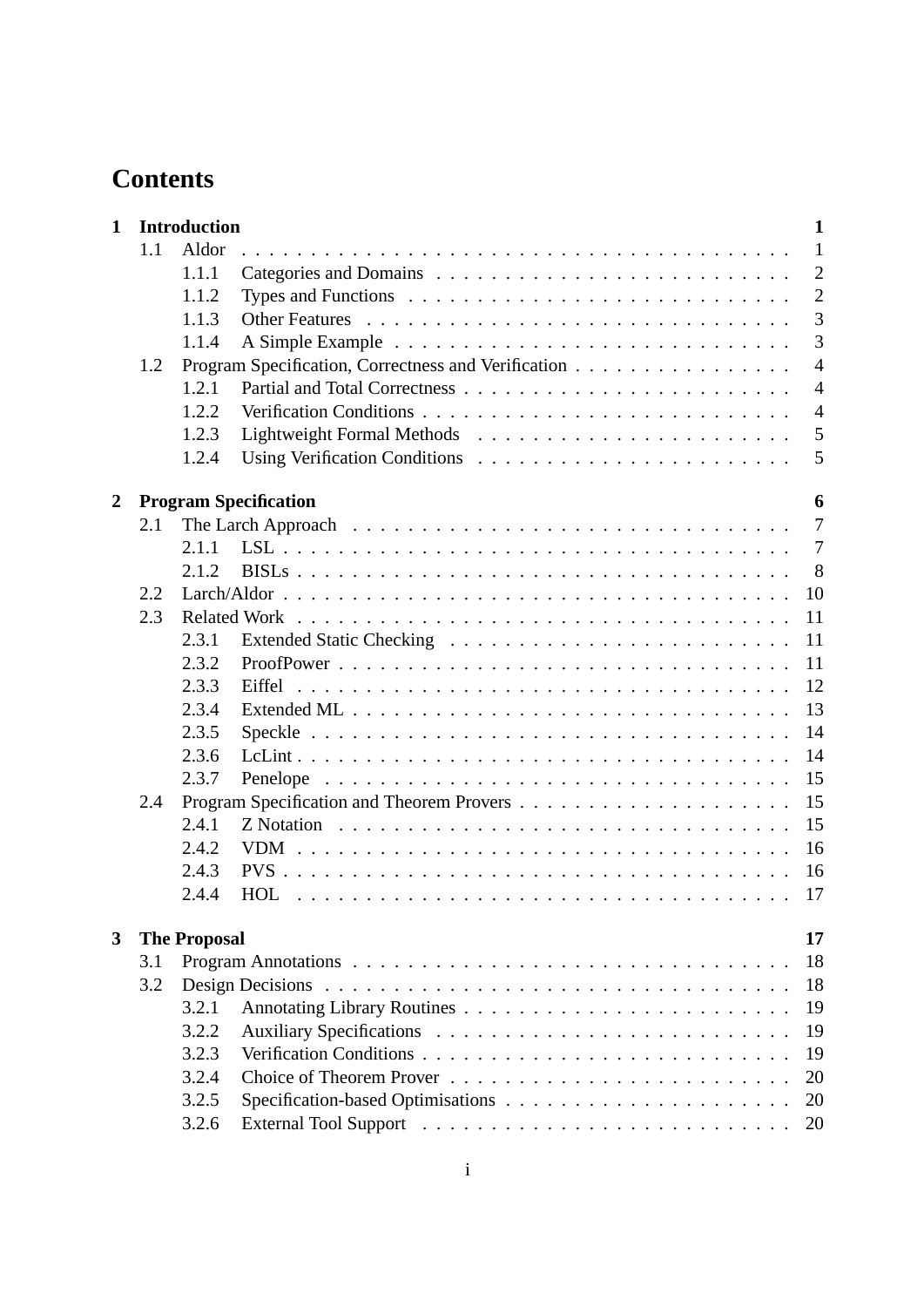| 4  | <b>Compiler Modifications</b> |                |    |  |  |  |  |
|----|-------------------------------|----------------|----|--|--|--|--|
|    | 4.1                           |                |    |  |  |  |  |
|    | 4.2                           |                |    |  |  |  |  |
|    |                               | 4.2.1          |    |  |  |  |  |
|    |                               |                |    |  |  |  |  |
|    |                               |                |    |  |  |  |  |
|    | 4.3                           |                |    |  |  |  |  |
| 5. |                               | <b>Summary</b> | 23 |  |  |  |  |
|    | <b>A</b> Program Verification |                |    |  |  |  |  |
|    |                               |                |    |  |  |  |  |
|    |                               | A.1.1          | 25 |  |  |  |  |
|    |                               | A.1.2          |    |  |  |  |  |
|    |                               |                |    |  |  |  |  |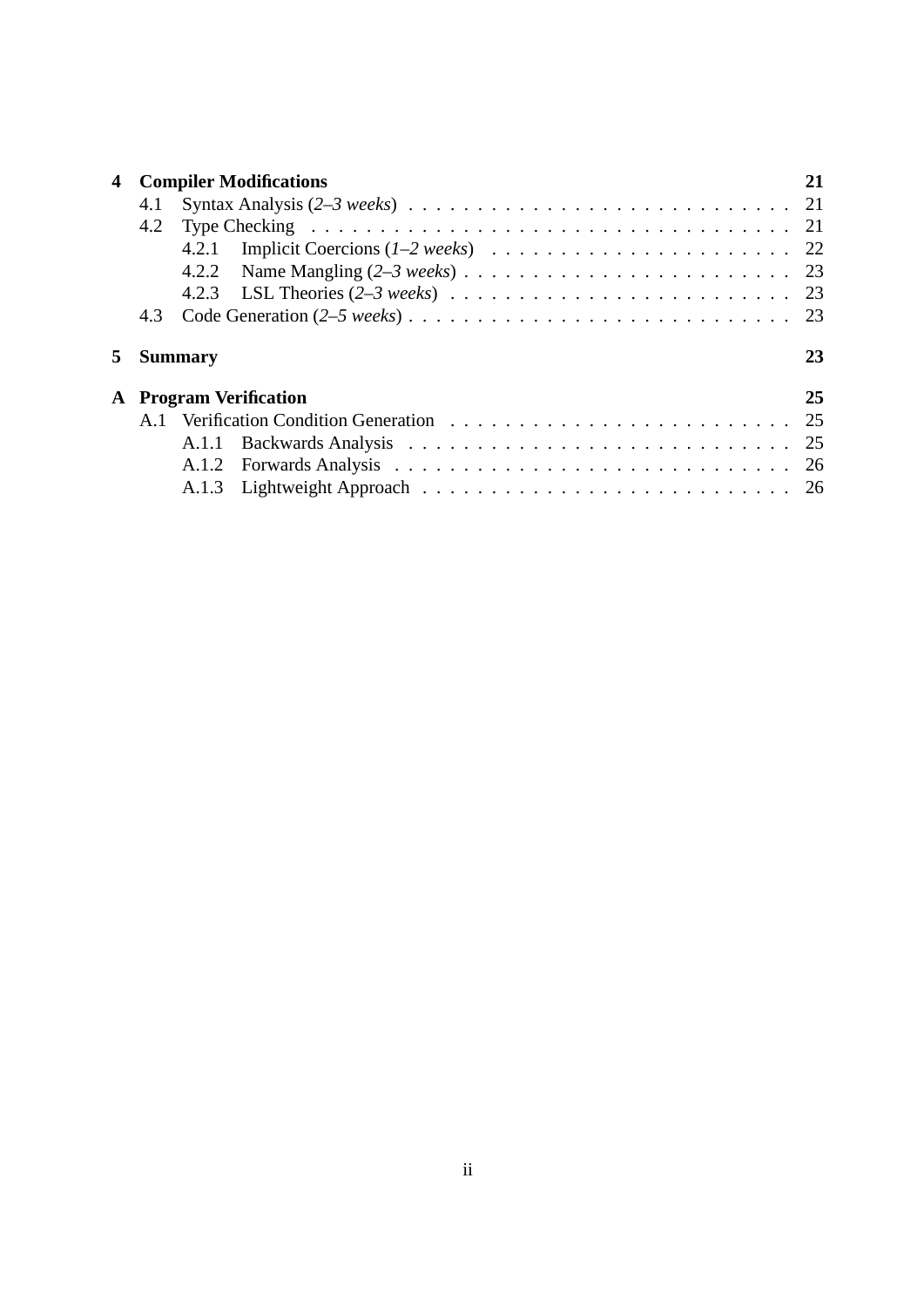# **1 Introduction**

It is generally accepted that specifications are a "good thing" to have in software engineering. Without a specification of the problem at hand it may not be obvious what is to be solved and in which directions we ought to proceed. Furthermore, how can one decide whether a problem has been solved correctly if we do not specified what it is that we are trying to achieve or how the resulting system is to expected to behave.

Specifications may be written in a variety of languages ranging informal descriptions in, for example, plain English through to mathematical notations such as Z [26] or VDM [16]. Each language has its benefits and drawbacks. For example, prose is useful for conveying a meaning to a wide range of readers who wish to know the overall picture but it is often likely to omit significant pieces of information, to be too imprecise or even contain contradictions. At the other end of the spectrum formal specification languages are designed to be precise and amenable to mathematical analysis. This allows specifications to be checked for omissions and inconsistencies but may mean that the casual reader is unable to understand their meaning.

In this report we describe a proposal to incorporate specifications as annotations in programs written in Aldor [29] and suggest ways in which they might be utilised. Possible uses include:

- Documentation—specifications can act as clear, concise and hopefully unambiguous documentation which are machine checkable.
- Lightweight verification—this is described in more detail later in this report and may assist users to identify mistakes in their programs which compilers are generally unable to detect.
- Incremental development—annotations of function stubs used in conjunction with a verification condition generator could be used to investigate the correctness of a program before low-level functions are actually implemented.
- Compiler optimisations—specifications could be used to select between different function implementations [28].
- Method selection—users may wish to interrogate Aldor libraries for functions which perform a particular task under specific conditions [31].

## **1.1 Aldor**

Aldor [29] was designed as an extension language for the **axiom** [15] computer algebra system, in which computer algebra routines could be naturally and efficiently implemented. Aldor is a strongly-typed, imperative programming language that has a two-level object model of *categories* and *domains* (just like **axi . om**).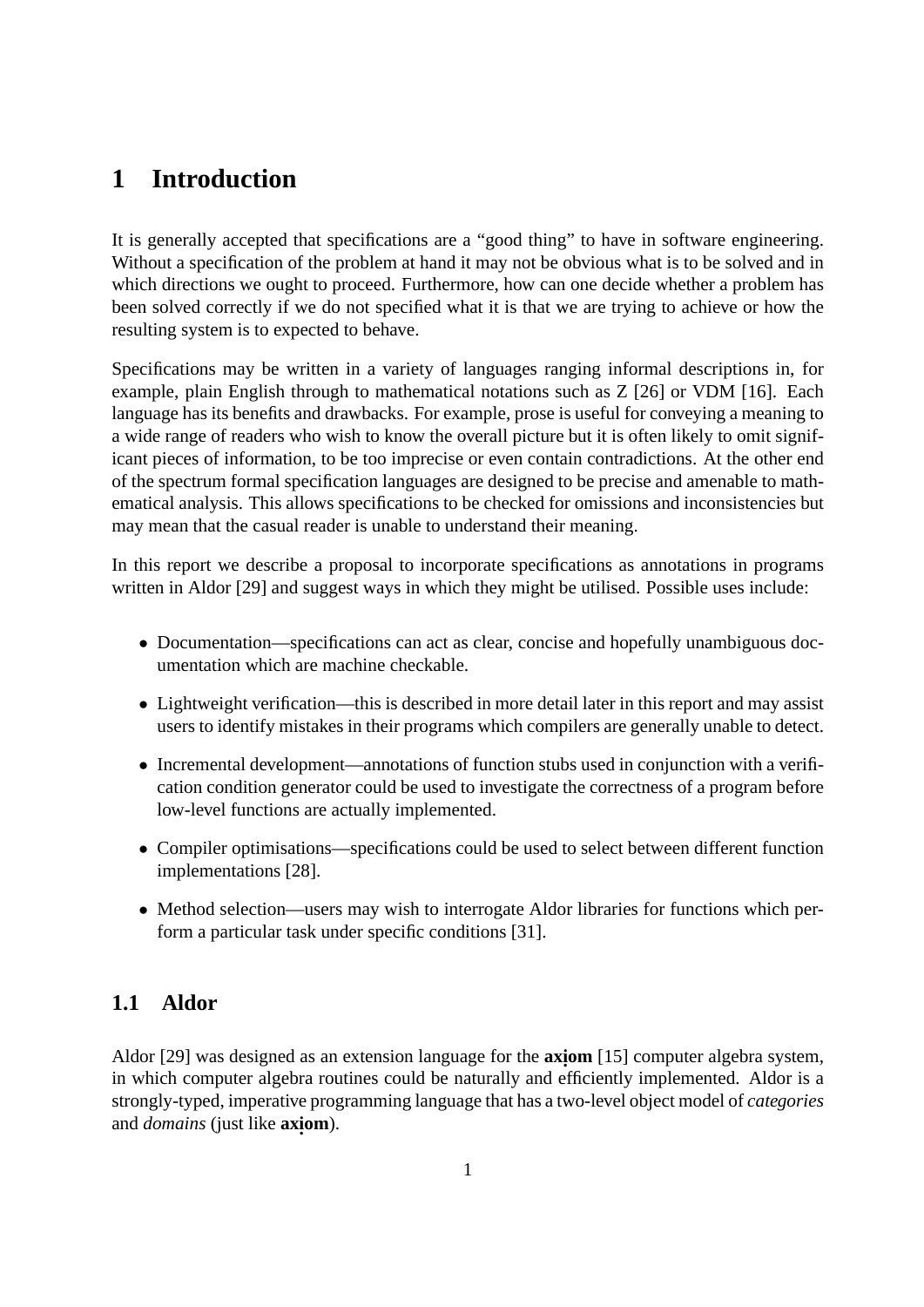#### **1.1.1 Categories and Domains**

Aldor categories are conceptually equivalent to the mathematical or logical notion of a category and are used to specify information about domains: a category defines the names and types of values (usually functions) that a domain will export to the user. Categories may be parameterised by arbitrary values, they can be joined to form new categories, and can inherit from other categories. They are closely related to Haskell type classes [14] and are a much more general form of Java or C++ virtual classes.

A domain is a type which defines zero or more exported (publicly accessible) symbols. These symbols correspond to constant values and are usually functions. A domain is an instance of a single category and may be parameterised by arbitrary values; domain exports may be conditional if the category being satisfied requires this. Thus domains are similar to Haskell instances and Java or C++ (concrete) classes. If a domain defines a representation then we call it an *abstract data type* otherwise it is called a *package*.

Domains may be tested to discover which categories they belong to, something which is often used when defining conditional exports. For example, domains such as Integer which define an ordering on their elements may claim to belong to the category Order; domains representing collections of values of type T such as Array, may test if T belongs to Order and provide a sorting operation if it does.

#### **1.1.2 Types and Functions**

Types and functions are first class entities which can be constructed and manipulated just like any other value in the language. Dependent types may be used in certain contexts, such as function definitions, to provide parametric polymorphism. For example, a polymorphic function to add together the elements of a list might be written as:

```
SumList(R:Ring, L:List R):R =={
   -- Since R is a Ring there exists an addition operator + with
   -- type (R, R)-> R and a zero value 0:R.
  local result:R := 0;
   -- Iterate over each element of L
  for elt in L repeat
     result := result + elt;
  result; -- Return value
}
```
The type of SumList is  $(R:Ring, List R) \rightarrow R$ : the first argument R, is a type which satisfies the category Ring. The type of the second argument and the return type of the function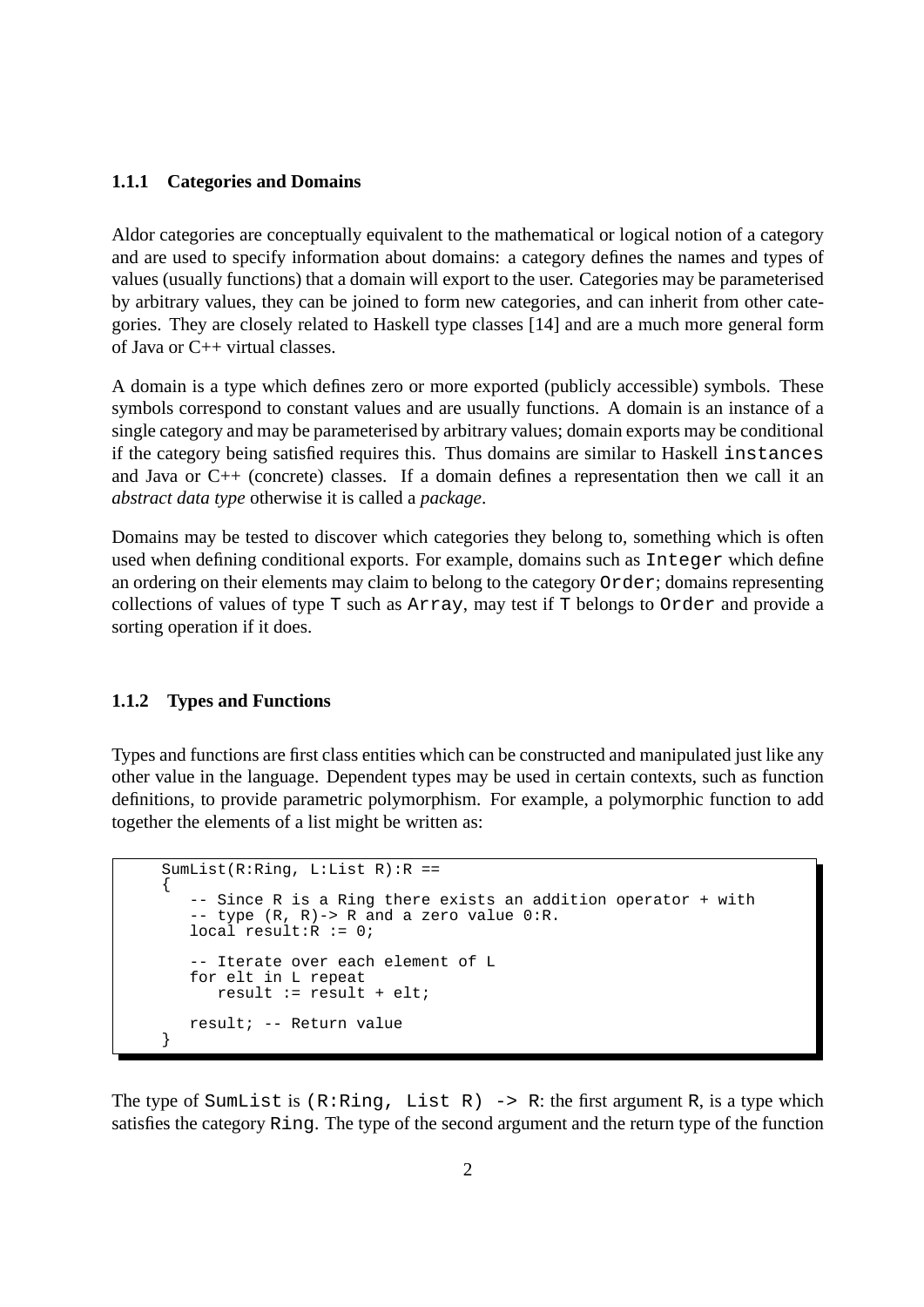both depend on R. The type-checking phase of the compiler ensures that this function can only be applied if the first argument is a type satisfying Ring.

#### **1.1.3 Other Features**

Other features include *post facto* extensions of existing domains, automatic garbage collection, generic iterators and inter-operability with languages such as C, C++, Fortran-77 and LISP. It is possible for example, for an Aldor function which invokes a C function, to be passed as an argument to a Fortran procedure. This inter-operability enables Aldor programs to be written to make use of existing libraries such as the NAG Fortran library or the C++ PoSSo library, and for programs written in these languages to utilise Aldor's computer algebra libraries.

#### **1.1.4 A Simple Example**

A fragment of a simple Aldor category to model domains of sets might be written:

```
define SetCategory(T:BasicType):Category == with
{
   -- Inherit the operations of finite linear aggregates
   FiniteLinearAggregate(T);
   -- Declarations: % is the domain that implements us
   member? : (T, %) -> Boolean;
   subset? : (%, %) -> Boolean;
   union : (%, %) -> ;-- Exports such as intersection() omitted for brevity
}
```
This category can then be used for an implementation for a domain of sets:

```
Set(T:BasicType): SetCategory(T) == add
{
   -- Internal representation is a hash table
  Rep == HashTable(T, T);member?(t:T, S:%): Boolean ==
   {
       -- Search the internal rep using the key t
      (found, value) := search(rep(S), t, t);
      -- Return the status of the search (success/fail)
      found;
   }
   -- Other exports omitted for brevity
}
```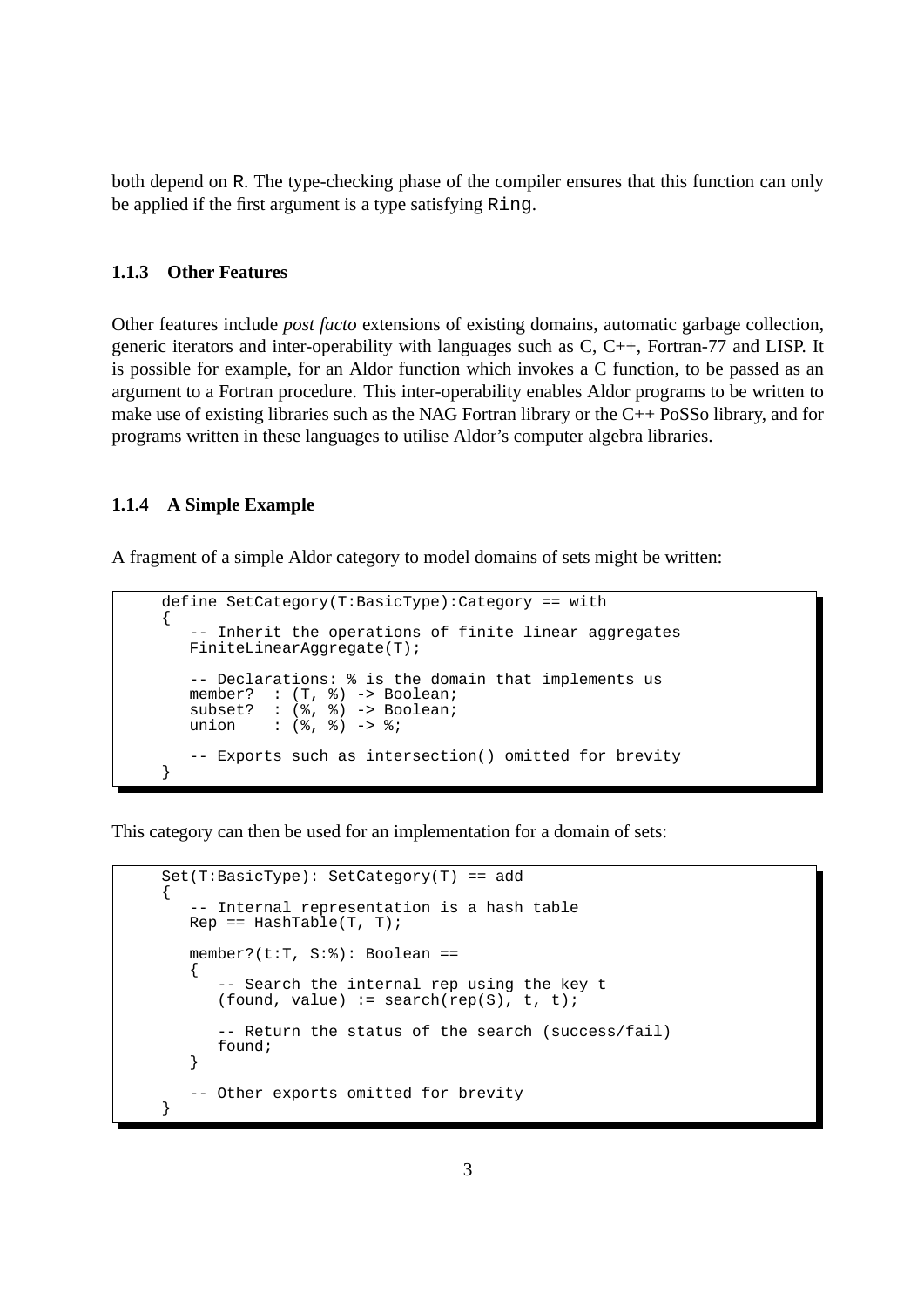Watt [29] provides the definitive guide to the Aldor language while Poll and Thompson [25] describe the Aldor type system as observed at the time of writing. A strongly-typed embeddable computer algebra library called  $\Sigma$ <sup>it</sup> has been implemented in Aldor and is described in [1]; another library called  $\Pi^{it}$  is currently being designed to allow parallel programs to be written in Aldor [21] where the underlying architecture is abstracted away using categories.

#### **1.2 Program Specification, Correctness and Verification**

In this report we use the term "specification" for something written using a logical notation with a formal semantics; the term "annotation" is used for specifications which decorate the source code of a program to describe its behaviour and any appropriate side-conditions. One particular use of specifications is to enable a program or program fragment to be verified/proved "correct". By this we mean that the program or fragment has been formally proved to satisfy the specification.

#### **1.2.1 Partial and Total Correctness**

The notation  $\{P\} \subset \{Q\}$  states that the program fragment C has the pre-condition P and postcondition Q; P and Q are the specification of C. If  $\{P\} \subset \{Q\}$  is a "partial correctness" statement then it is true, if whenever C is executed in a state satisfying  $P$  and if the execution of C terminates, then it will be in a state which satisfies Q. If  $\{P\} \subset \{Q\}$  is "totally correct" then it must be partially correct, and C must always terminate whenever  $P$  is satisfied.

#### **1.2.2 Verification Conditions**

The traditional approach taken to prove that  $\{P\} \subset \{Q\}$  is partially or totally correct is to reduce the statement to a set of purely logical or mathematical formulæ called "verification conditions" or "VCs" [10]. This is achieved through the use of proof rules which allow the problem to be broken into smaller fragments. For example, the rule for assignment might be:

$$
\frac{P \Rightarrow Q\left[\mathbf{e}/\mathbf{v}\right]}{\{P\}\,\mathbf{v} := \mathbf{e}\,\{Q\}}
$$

Reading from the bottom, this states that to prove the partial correctness of  $\{P\}$  v := e $\{Q\}$  it is necessary to prove that  $P \Rightarrow Q$  [e/v] where  $Q$  [e/v] represents the formula Q with every occurrence of v replaced with e.

As an example of VCs, the partial correctness of  $\{x = 0\}$   $x := x + 1$   $\{x = 1\}$  relies on the verification condition  $(x = 0) \Rightarrow (x + 1) = 1$ . For total correctness there is the additional VC that the evaluation of  $v := e$  terminates.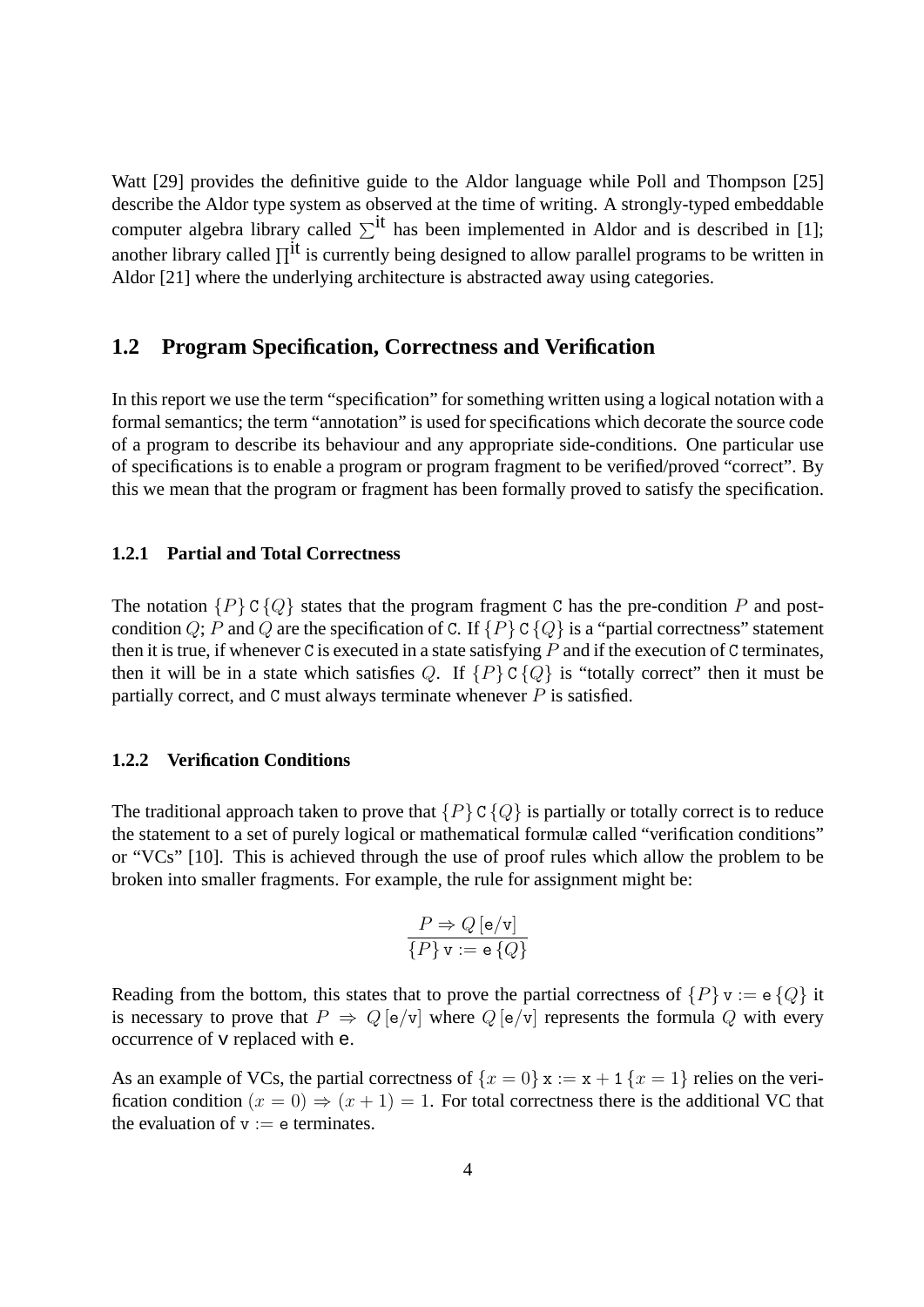#### **1.2.3 Lightweight Formal Methods**

Our approach to verification condition (VC) generation is different to that described in the previous section. The assignment rule given was relatively simple but the construction of rules for other features of a programming language such as Aldor is not so easy. In particular, determining the VCs resulting from calling a procedure which mutates the values of its arguments is very difficult and, in [7] we propose the use of lightweight formal methods to step around this problem in computer algebra systems. Rather than undertaking long and possibly intricate verification proofs, we suggest that the correctness of a procedure may be taken on trust, at least in the context of computer algebra for which a significant mathematical knowledge base exists.

Using our previous notation,  $\{P\} \subset \{Q\}$  might represent the correctness of a standard library procedure C. In any context which executes C, we have the verification condition that  $P$  is satisfied in this context; we can then assume that  $Q$  is satisfied in the new context after  $C$  has terminated. Our justification for this is that we believe it is more likely that programming errors will be due incorrect application of functions or procedures than due to mistakes in the the implementation of computer algebra routines. After all the algorithms upon which they are based have almost certainly been well studied, sometimes even for centuries.

As a simple example, consider a program containing the annotated declaration of a function written to compute the integer square root:

```
++} requires \neg(x < 0);++} ensures (r ∗ r ≤ x) ∧ (x < (r + 1) ∗ (r + 1));
++} modifies nothing;
igstr: (x:Integer) \rightarrow (r:Integer);
```
Under our approach, whenever a statement such as "a  $:=$  isqrt(z)" is encountered, we trust that the implementation of isqrt satisfies its specification ( $\forall x \bullet x \geq 0 \Rightarrow i$ sqrt $(x) = \lfloor \sqrt{x} \rfloor$ ) and generate the VC that  $\neg(z \leq 0)$  must hold before the assignment. From the post-condition we can infer that  $(a * a \leq z) \wedge (z \leq (a + 1) * (a + 1))$  is true after the assignment: a fact which may help us discharge subsequent verification conditions.

We believe that this technique is particularly useful to help detect errors in programs written using libraries of routines which have been specified with pre- and post-conditions in this way. The technique can be applied recursively: authors of library functions can use lightweight formal methods to obtain verification conditions based on even lower-level functions.

#### **1.2.4 Using Verification Conditions**

Once VCs have been generated from an annotated program, what can be done with them? Ideally one would proceed to prove that they were true but in practice this may be infeasible or even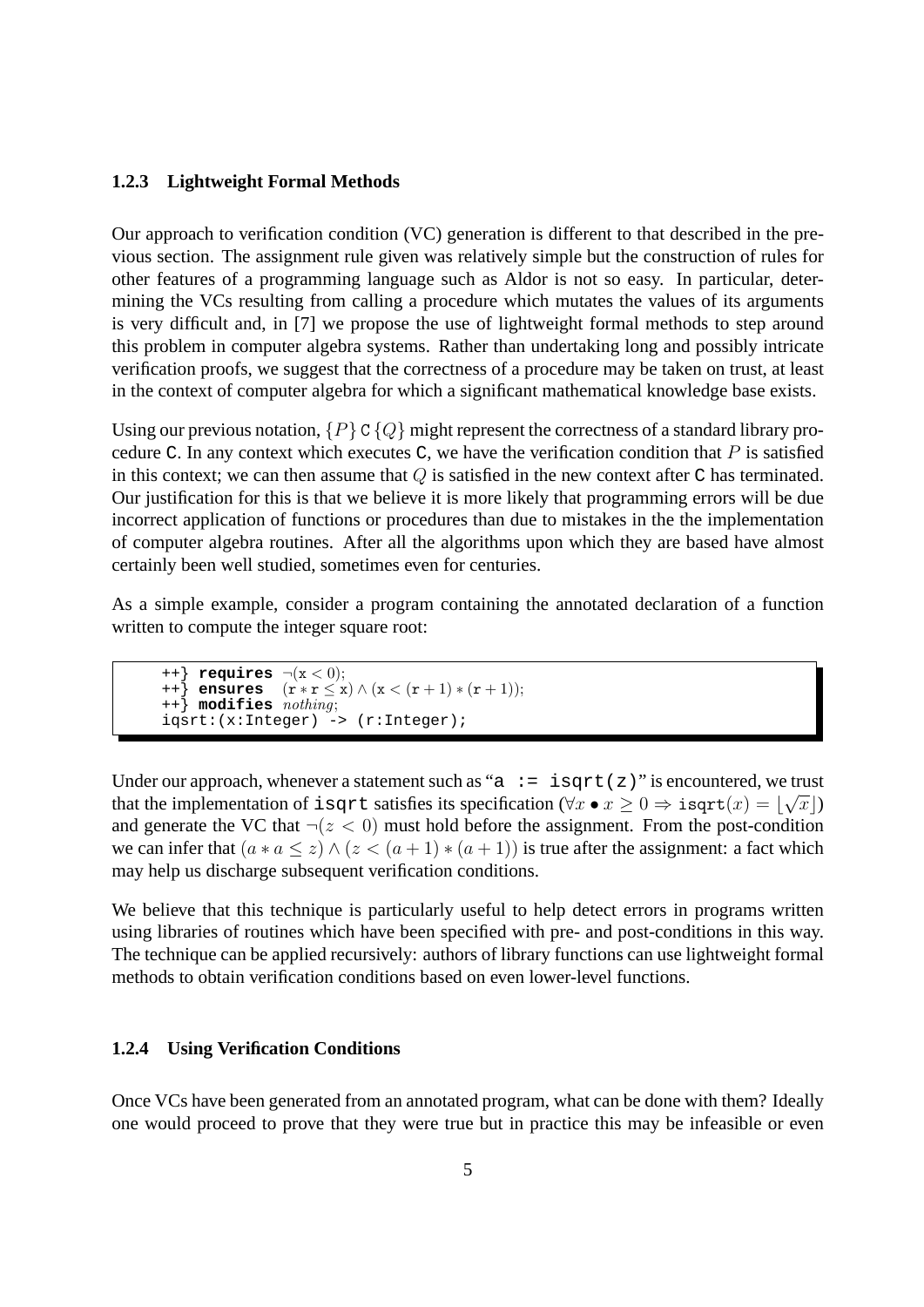impossible. As a facetious example one might be presented with Fermat's Last Theorem as a verification condition which is certainly difficult to prove or disprove! More realistic examples might include statements about continuity of mathematical functions or computational geometry.

Generating VCs by hand is tedious, even for tiny programs so we expect that they will be mechanically generated. Then once the VCs have been generated:

- obvious mistakes may be detected by a user quicker than a machine
- trivial VCs might be automatically discharged by the generator
- theorem provers or proof assistants might be utilised
- hand-proofs might be attempted
- the user may appeal to their specialist knowledge/authorative sources
- noted in the documentation as extra requirements
- VCs might be trusted outright

Our justification for allowing users to examine VCs without attempting to formally test their validity is that VCs might be decidable more easily by inspection than by using a mechanical checker. For example, the verification condition:

#### $(\tan x)$  *is-continuous-on*  $(0, \pi)$

is false, but it is much easier to show this by plotting the graph of  $\tan x$  over the range  $(0, \pi)$  than by using a general-purpose theorem prover.

Proof attempts which fail to show whether a VC is valid or invalid may indicate omissions from program annotations or from the background theory. Under certain circumstances the Cleanroom approach [5] might be applicable whereby the program is simplified to make proof attempts easier. In general the VC might simply be too difficult to validate and the additional knowledge required to to do so might be unavailable. VCs which are found to be invalid imply that there is a mistake, probably in the program or annotations but possibly in the theory used during the proof.

If all VCs can be shown to be true then the user has increased confidence that their code behaves as expected in situations where the pre-conditions are satisfied. However, since this is relative to the specification it does not preclude the possibility of the program behaving in unexpected ways if there is a mistake in the specifications.

# **2 Program Specification**

Our work mainly centers on investigations into annotating Aldor [29] programs with Larch [13] specifications, and the generation of VCs from these annotations. In Section 2.1 we provide an introduction to the Larch approach while in Section 2.2 we introduce our work on Larch/Aldor. This is followed by Sections 2.3 and 2.4 which provide a brief overview of some related systems, specification languages and theorem provers.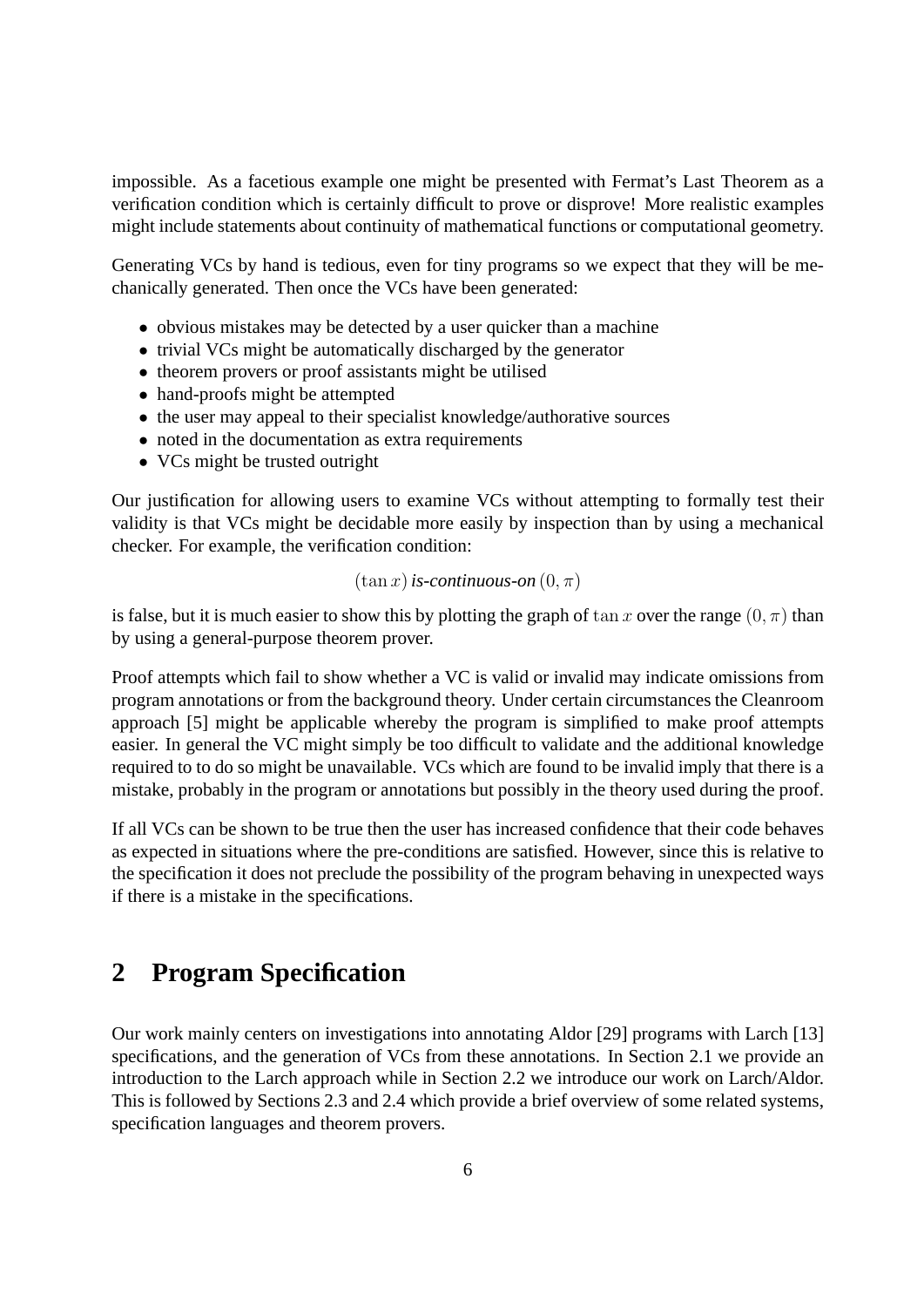## **2.1 The Larch Approach**

Larch [13] is a two-tiered specification system primarily developed by John Guttag *et al* at MIT. In one tier users write algebraic specifications in a programming-language independent, algebraic specification language, called the Larch Shared Language (LSL). These specifications are intended to provide the background theory for the problem domain and to allow various design options to be investigated. The other tier consists of a family of behavioural interface specification languages (BISLs), each tailored to a particular programming language.

User programs are annotated using a BISL which has been designed for the chosen implementation language. The semantics of the annotations are provided by the semantics of the BISL and any LSL theories that are mentioned in the annotations. BISL specifications are primarily concerned with implementation details such as side-conditions on functions, memory allocation and pointer dereferencing: general and domain specific theory ought to be defined in LSL.

A tool called  $1s1$  tool is provided to perform syntax and type checking of LSL specifications. It can also convert LSL specifications into the language understood by the Larch Prover (LP). This is a proof assistant for first order logic that can, for example, be used to investigate whether LSL specifications have the properties expected of them.

#### **2.1.1 LSL**

The LSL tier allows the user to define operators and sorts (types) which can be used to model the problem domain and to provide semantics for terms appearing in the BISL annotations. Below is an example LSL specification (trait) abstracted from the Larch Handbook [13]:

```
SetBasics(E, C): trait<br>includes \frac{\partial \mathcal{L}}{\partial \mathcal{L}} \frac{\partial \mathcal{L}}{\partial \mathcal{L}}includes %%% No other traits to include<br>introduces %%% Introduce signatures of ne
                            \frac{1}{2}\. Introduce signatures of new operations
            \{\}: \rightarrow C
           insert: E, C \rightarrow C\overline{\phantom{a}} = \overline{\phantom{a}} = \overline{\phantom{a}} = \overline{\phantom{a}} = \overline{\phantom{a}} = \overline{\phantom{a}} = \overline{\phantom{a}} = \overline{\phantom{a}} = \overline{\phantom{a}} = \overline{\phantom{a}} = \overline{\phantom{a}} = \overline{\phantom{a}} = \overline{\phantom{a}} = \overline{\phantom{a}} = \overline{\phantom{a}} = \overline{\phantom{a}}asserts %%% Axioms of these operations
           C generated by { }, insert
           C partitioned by ∈
           ∀ s:C, e, e1, e2:E
                  \neg (e \in { });
                 e1 \in insert(e2, s) == (e1 = e2) \vee (e1 \in s);
      implies %%% Properties which inferred from these axioms
           InsertGenerated ({ } for empty)
           ∀ e, e1, e2:E, s:C
                 insert(e, s) \neq { };
                  insert(e, insert(e, s)) == insert(e, s);
                  insert(e1, insert(e2, s)) == insert(e2, insert(e1, s))
            converts
                    \in %%% Meaning of \in is completely defined by the axioms
```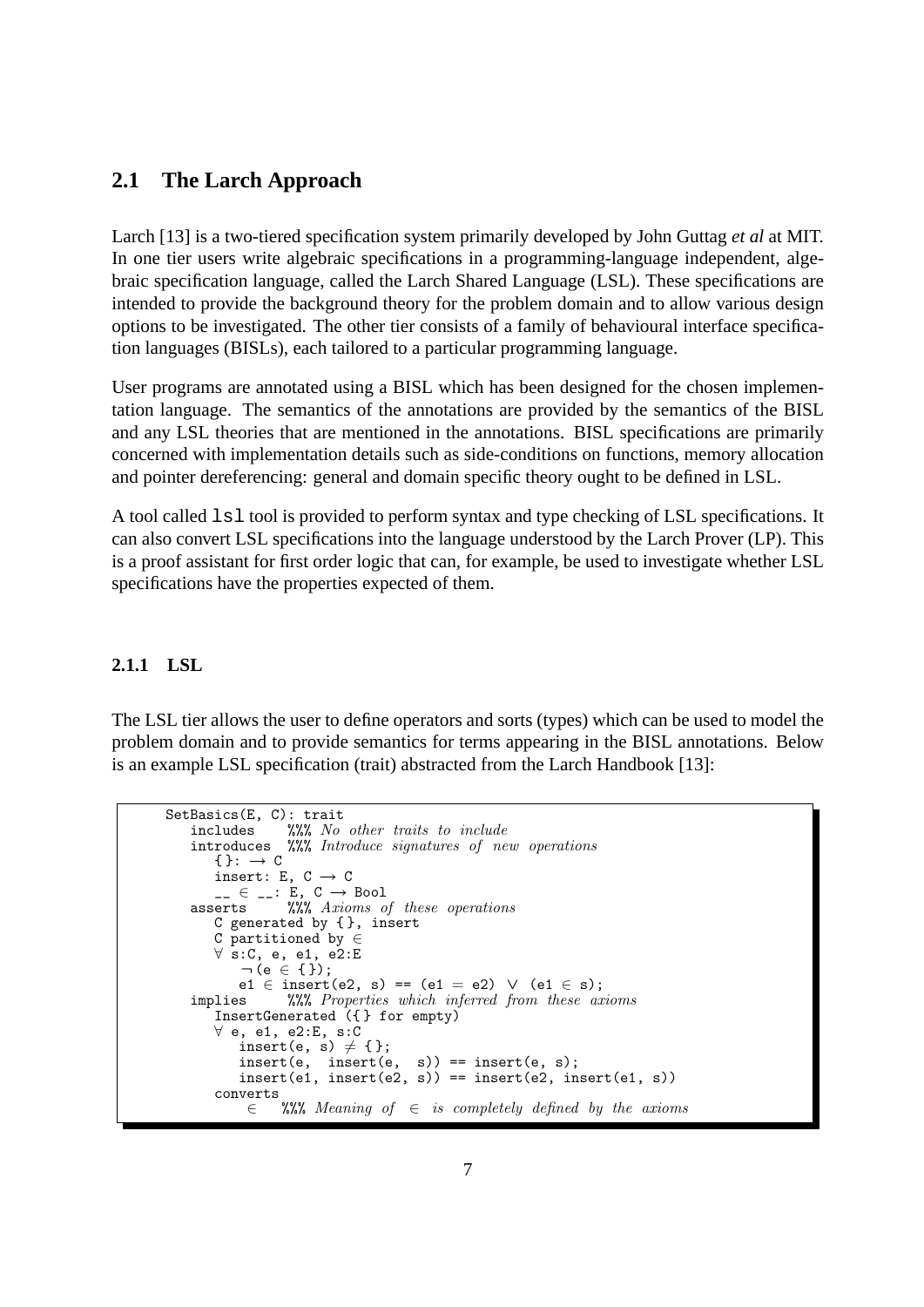There are various details in this trait which won't be explained here nor will the remaining aspects of LSL specifications. Instead the user is referred to the definitive guide [13]. However, each section of the trait above has a particular meaning:

- includes—textually include other traits (with renaming)
- introduces—declares new mix-fix operators
- asserts—defines a set of axioms
- implies—statements implied by the axioms of this trait
- converts—operators which are completely defined by this trait

In addition, various points of interest in the trait are:

- generated by—all possibly values of C can be obtained using only {} and insert.
- InsertGenerated( $\{\}$  for empty) means that the sort C satisfies all the axioms of the LSL trait InsertGenerated, after renaming empty to {}.
- LATEX is used for graphical symbols/operators, *e.g.*  $\forall$  is written \forall
- $\bullet$  the trait is parameterized by the sort names  $E$  and  $C$  representing the sorts of the elements and container respectively.

The implies section is used as checkable redundancy—if it is possible to show that all the statements in that section are true then we have more confidence that the axioms have been defined correctly and are sufficiently complete. Failed proof attempts may indicate the presence of mistakes or omissions in the original traits. The implies section can also provide extra information and lemmas which might not be obvious from axioms of the trait.

#### **2.1.2 BISLs**

Having defined (and checked) the necessary theories in LSL the user can proceed to write their program. In the ideal world users would develop the implementations in conjunction with the annotations just as one ought to do with comments. This need not always be the case however, especially when working with legacy code.

To date there are around 11 different Larch BISLS for languages ranging from CLU [30] and Modula-3 [17] to C [13] and C++ [20]. Each has been designed to investigate various aspects of imperative programming such as inheritance and concurrency as well as different development methodologies such as specification browsing [3] and interactive program verification [12].

The syntax and use of BISL specifications is essentially the same in all languages. Functions and procedures can be annotated with statements defining their pre- and post-conditions as well as indicating any client-visible objects which *might* be modified when the function is executed.

An example Larch/Aldor program to perform integer division is given below: annotations appear as a special documentation comments in the Aldor code after the symbol  $++$   $\}$ . These annotations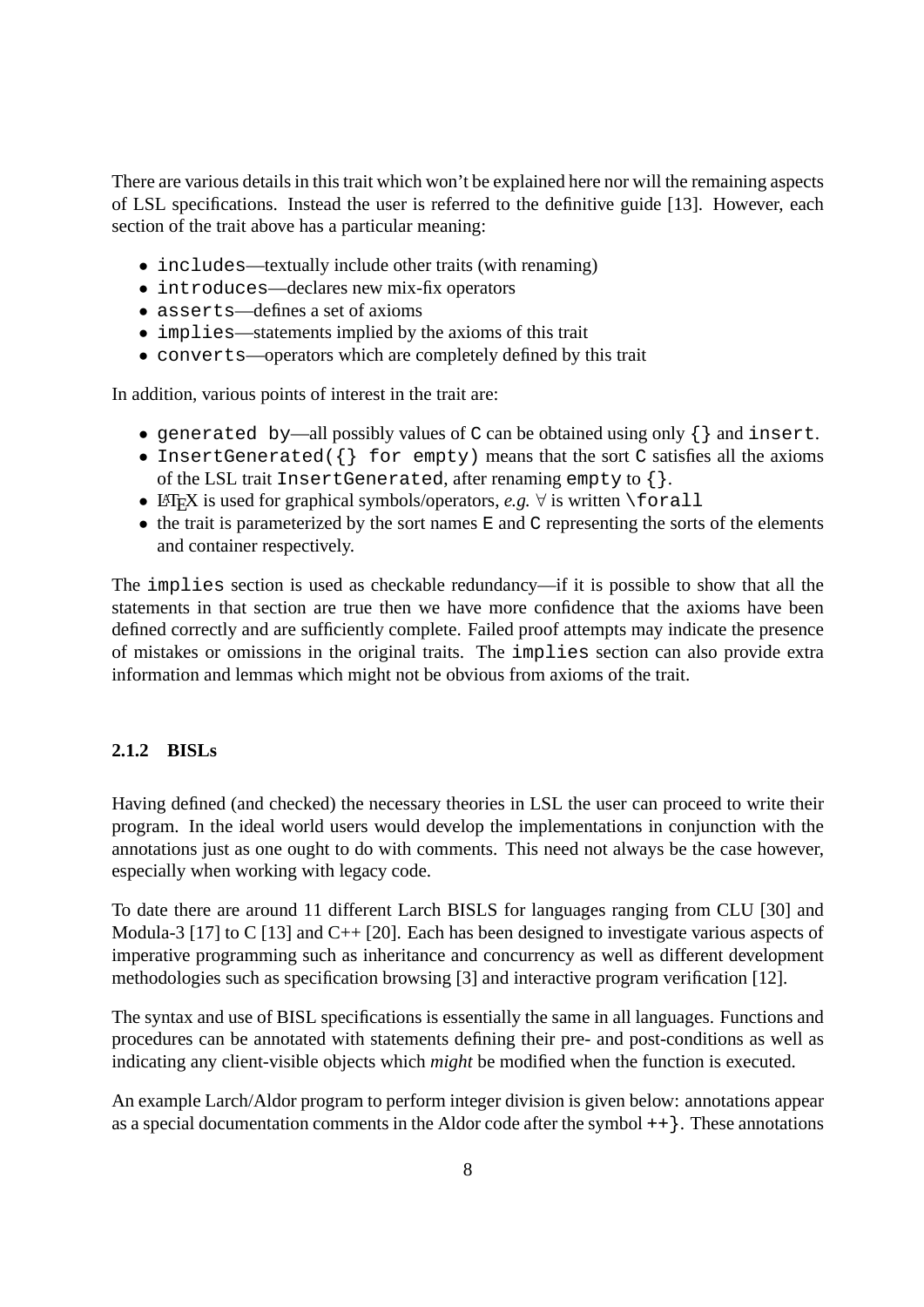describe the semantics of the program statement immediately following them.

```
++} ensures result = abs(x);
local abs(x:Integer):Integer = \{\}\{++\} ensures ((x < 0) \Rightarrow (result = -1)) \vee++} ((x = 0) \Rightarrow (result = 0)) \vee<br>++} ((x > 0) \Rightarrow (result = 1));((x > 0) \Rightarrow (result = 1));local sign(x:integer):Integer = \{\}++} requires \neg(g = 0);
++\frac{1}{2} ensures (f = ((\text{result}.q) * g + \text{result.r})) \land (\text{abs}(\text{result.r}) < \text{abs}(g));++} modifies nothing;
integerDivide(f:Integer, g:Integer):Record(q:Integer, r:Integer) ==
{
    local quo:Integer := 0;
    local rem: Integer := f;
    ++} requires \neg(g = 0) \land (quo<sup>\land</sup> = 0) \land (rem<sup>\land</sup> = f);
    ++\} ensures (f = (quo' * g + rem')) \wedge (abs(rem')' < abs(g));++} ensures (f = (quo' * g + rem' + ) invariant f = (quo * g + rem);<br>++} measure abs(rem);++} measure abs(rem);
    ++} modifies quo, rem;
    while (abs(rem) >= abs(g)) repeat
    {
        quo := quo + sign(f)*sign(q);
        rem := rem - sign(f)*abs(g);
    }
    [quo, rem];
}
-- Test the function.
import from Integer;
ans:DivideResult == integerDivide(23, 6);
```
The **requires** clause defines the pre-condition which must hold before the statement is executed while the **ensures** clause defines the post-condition. In Larch/Aldor, these annotations are partial correctness statements (see Section 1.2.1) and cannot indicate whether or not the execution terminates. If the pre-condition is not satisfied, then nothing can be inferred about the state of the program after the statement has been executed.

Functions and operators appearing in the annotations are LSL operators *not* Aldor functions, even if they share the same name. Identifiers in the annotations represent the *logical* (LSL) values of the Aldor variables with the same name.

Since LSL values are constants it must be possible to distinguish between the different values (states) that an Aldor value may adopt. In common with other BISLs, the only states that Larch/Aldor understands are the pre- and post-states. The pre-state corresponds to the state of the program store immediately before the annotated statement is executed (denoted by appending a ˆ suffix to the identifier) while the post-state corresponds to the store immediately after its execution (denoted by the ' suffix). The state of unadorned identifiers is determined from their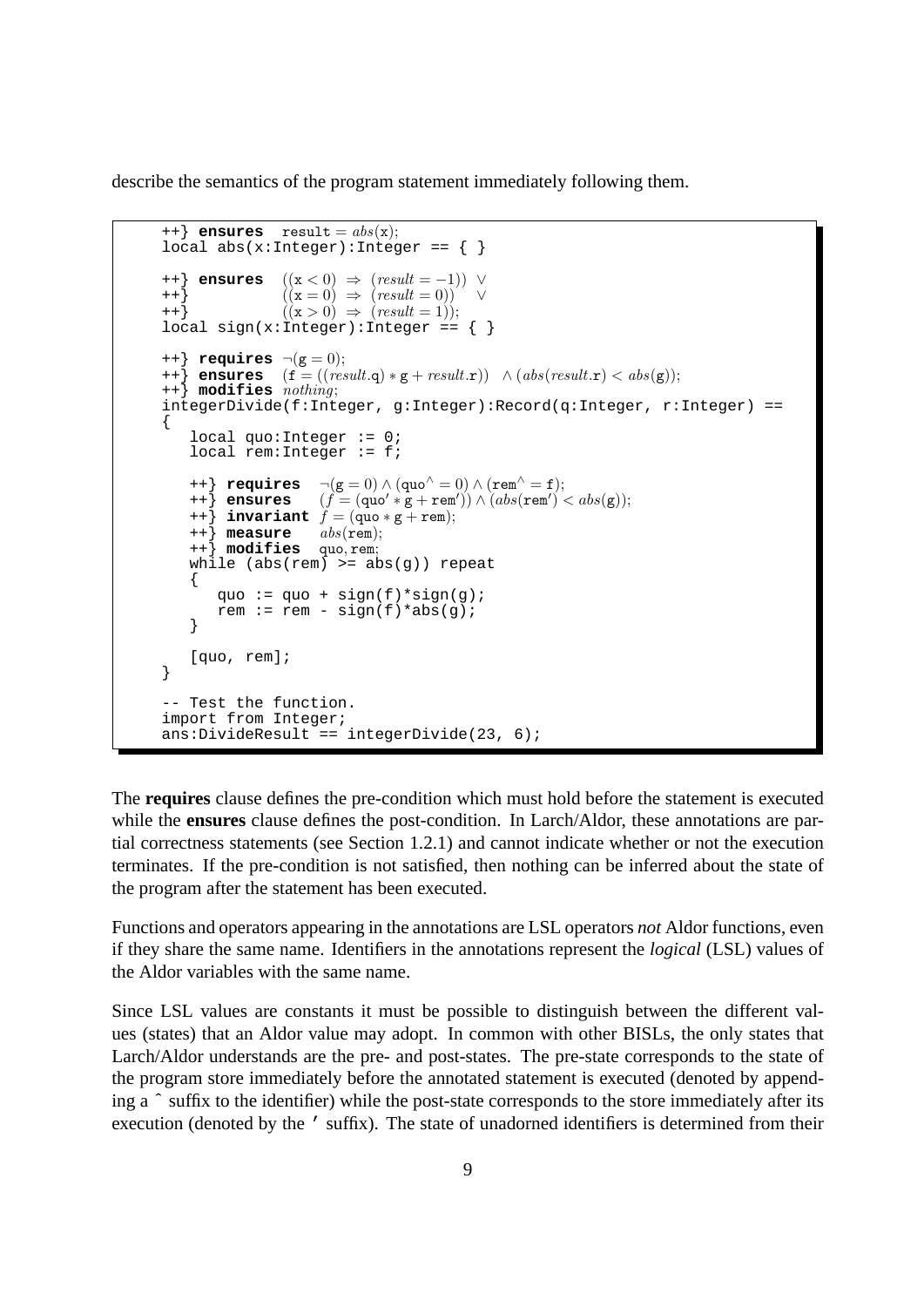context: for example, identifiers appearing in the **requires** clause will be in their pre-state.

The special symbol result used to represent the value returned by a function.

## **2.2 Larch/Aldor**

As indicated earlier, our interest lies with the application of Larch interface specifications to Aldor: our intention is to investigate the use of program annotations to improve the reliability of computer algebra routines through lightweight formal methods [7]. Aldor programs may be annotated with Larch BISL specifications similar to those in the previous example. These annotations may be used as clear and concise, machine-checkable documentation and also for verification condition generation.

The diagram below is intended to describe the development process for Larch/Aldor programs. Users begin by writing LSL specifications which provide the backgrounf theory for their problem. Next the interface specifications and Aldor source are produced, perhaps leaving some functions as stubs without a proper implementation. A separate tool is then able to generate VCs which can be analysed using the Larch Prover or some other appropriate system.



In our work so far, we have designed a Larch BISL for Aldor, and have written an LSL model of the Aldor store based on the model of Larch/C of Chalin [2]. We have also implemented a prototype lightweight VC generator written in Aldor for Larch/Aldor programs. To achieve this it was necessary to extend grammar of the Aldor compiler to enable Larch annotations to be a legal component of Aldor programs. The compiler was also modified so that it could generate an external representation of the parse tree, complete with types and Larch/Aldor annotations.

The prototype analyser uses this parse tree to generate VCs and assertions about the user's program. For example, given the annotated Aldor program in Section 2.1.2, our prototype ought to produce the VC  $\neg(6 = 0)$ , which is obviously true, and the assertion that:

$$
(23 = ((ans.q) * 6 + ans.r)) \land (abs(ans.r) < abs(6))
$$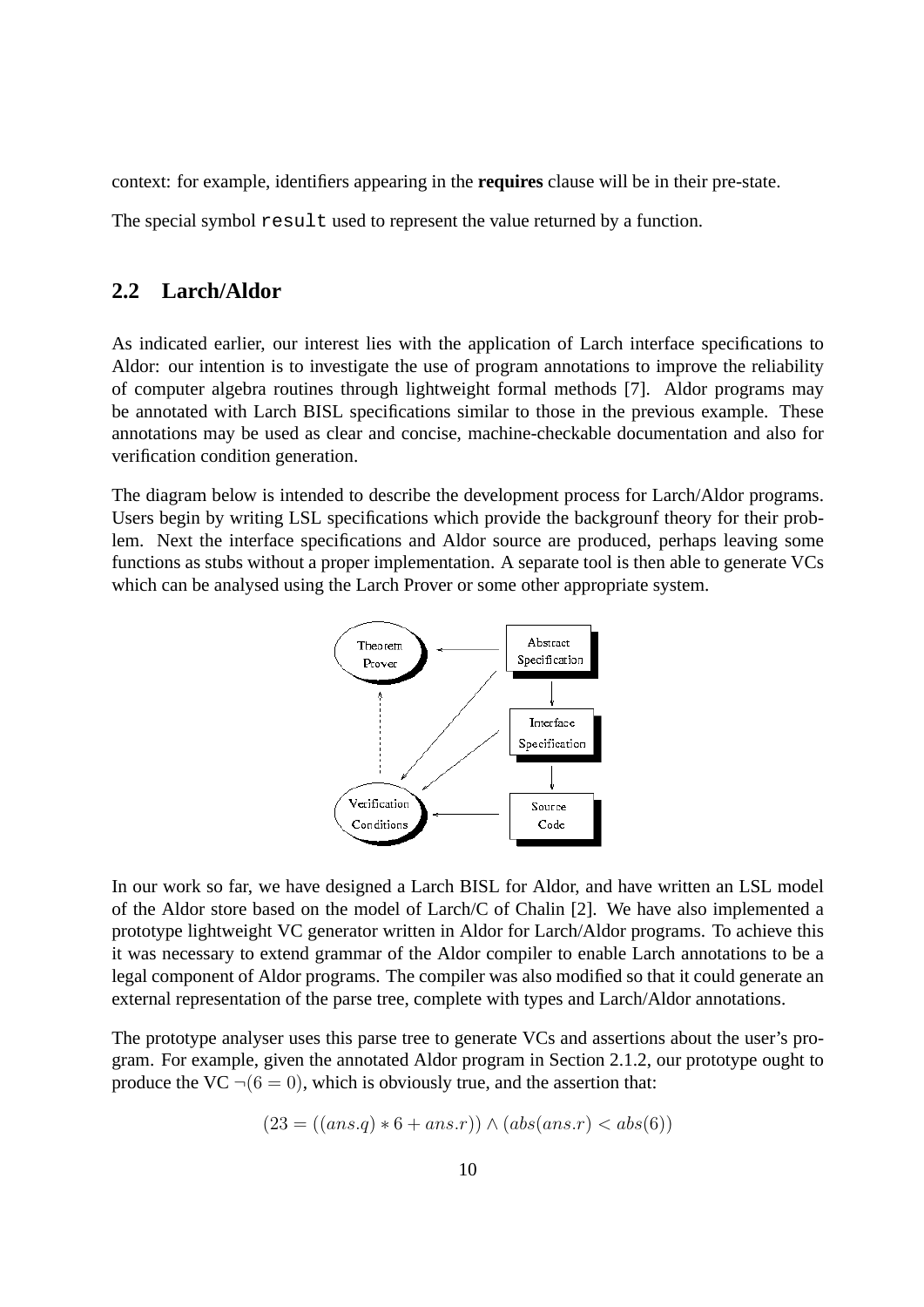Our VC generator is intended to be a proof-of-concept rather than a finished product. As a result only the top scope-level of a program is analysed and only simple data-types, such as integers, are recognised. Category and domain definitions are not analysed for VCs but annotations on exports are used by the VC generator when analysing other parts of the program. In spite of these limitations we feel that the prototype is useful as a proof-of-concept: given more time it could be extended to analyse functions and domains as well.

The prototype outputs VCs and assertions about analysed programs as LP proof scripts and so far LP has been more than capable of discharging the simple VCs presented to it. However, we believe that more interesting case studies will require the use of a more developed theorem prover such as HOL [11] or PVS [23] (see Sections 2.4.3 and 2.4.4). Changing to a different theorem proving system ought to be relatively easy due to the modular nature of the prototype.

Closely related to ours is the work of Kelsey [7] who is specifying a significant part of the **axi . om** category hierarchy in LSL. This is essential if more complex computer algebra examples are investigated with the VC generator since we need the underlying LSL theories to provide meanings for the operators used in Larch/Aldor interface specifications.

## **2.3 Related Work**

#### **2.3.1 Extended Static Checking**

The Extended Static Checking (ESC) system [6] was developed at DEC SRC to provide automatic machine checking of Modula-3 programs. The techniques developed for this project are now being applied to Java. The goals of ESC include the following:

- detecting violations of array bounds and NIL pointer dereferencing
- detecting deadlocks and race conditions in concurrent programs
- simple annotations yet powerful, *e.g.*  $\forall i : 0 \le i \le n : a[i] \neq \text{NIL}$
- fast (comparable to the compiler), non-interactive checking
- development of a theorem prover to achieve the above

#### **2.3.2 ProofPower**

This is a commercial tool developed by the High Assurance Team (HAT) at ICL [19]. It is based on the HOL [11] theorem prover (see Section 2.4.4) and the Z notation [26] (see Section 2.4.1) for a subset of the Ada programming language.

• functional requirements of programs are often presented to HAT as documents containing Z specifications. These can be checked and developed through the use of ProofPower.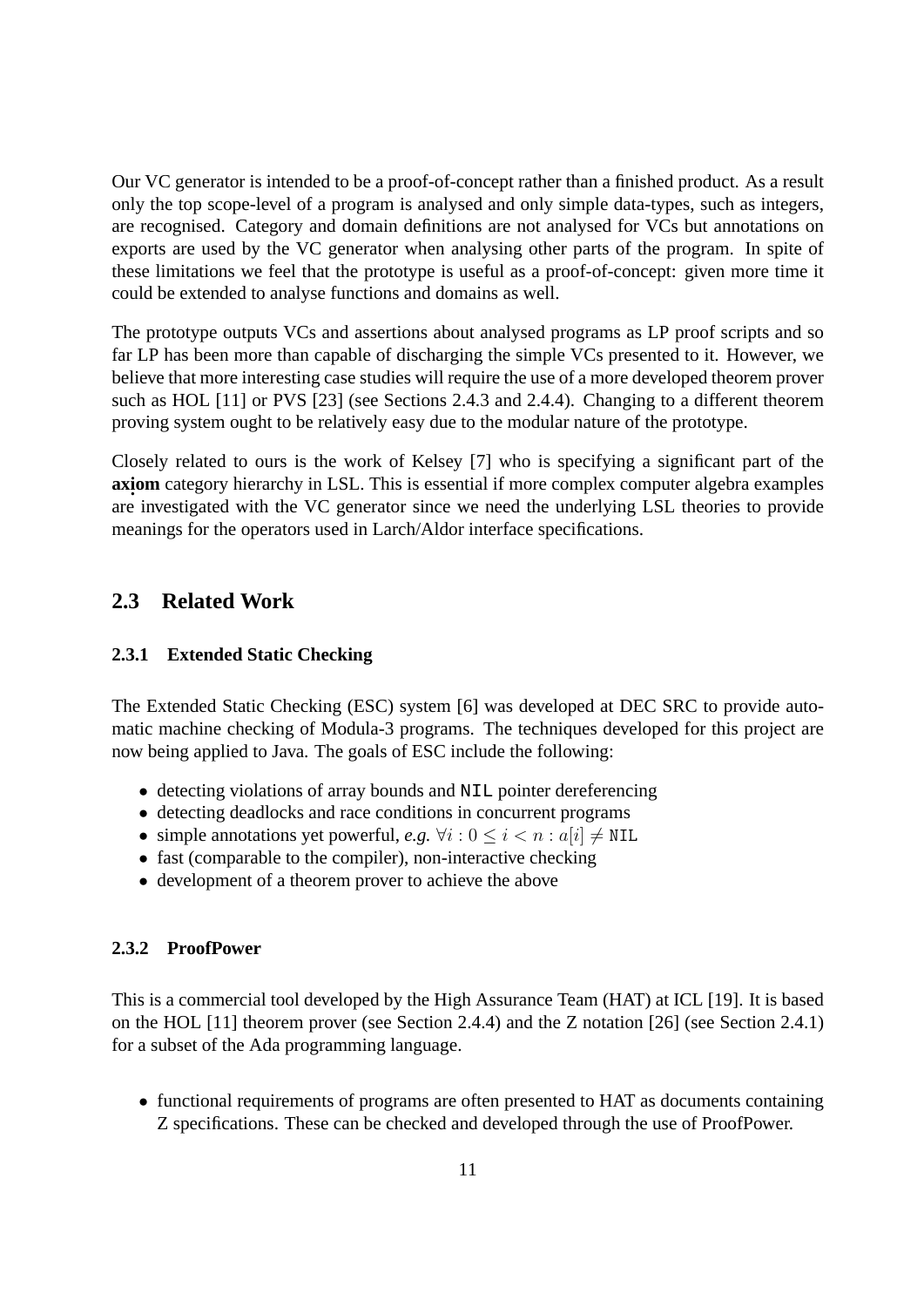- programs can then be prototyped in Compliance Notation using Knuth's "Web" system for literate programming, and refined into Ada programs.
- verification conditions from the Compliance Notation are generated as Z specifications using an appropriate tool. These can be discharged via formal or informal arguments as required (*e.g.* with ProofPower).

An example program extracted from [19] is given below. Everything before  $\subseteq$  is the original Compliance Notation while the remainder is the Ada implementation:

procedure EG(X:in out INTEGER; Y: in out INTEGER) is A:INTEGER; begin  $\Delta X, Y \mid X = X_0 * X_0 + Y_0 * Y_0 \wedge Y = 2 * X_0 * Y_0$  $\sqsubseteq$  $A := X + Y;$  $Y := X * Y;$  $Y := Y + Y$ :  $X := A^*A - Y;$ 

from which the following trivial VC is generated:

 $\vdash \forall X : INTEGR; Y : INTEGR \bullet$  $(X + Y) * (X + Y) - (X * Y + X * Y) = X * X + Y * Y$  $X * Y + X * Y = 2 * X * Y$ 

#### **2.3.3 Eiffel**

In the Eiffel [22] programming language, specifications containing pre- and post-conditions are an integral part of the language syntax. The compiler can convert the annotations into runtime checks and the programmer can produce their own exception handlers to deal with situations where the specifications are not satisfied.

In the example Eiffel program below (from [22]), the require clause defines the pre-condition of the function while the invariant clause specifies the loop invariant of the Eiffel from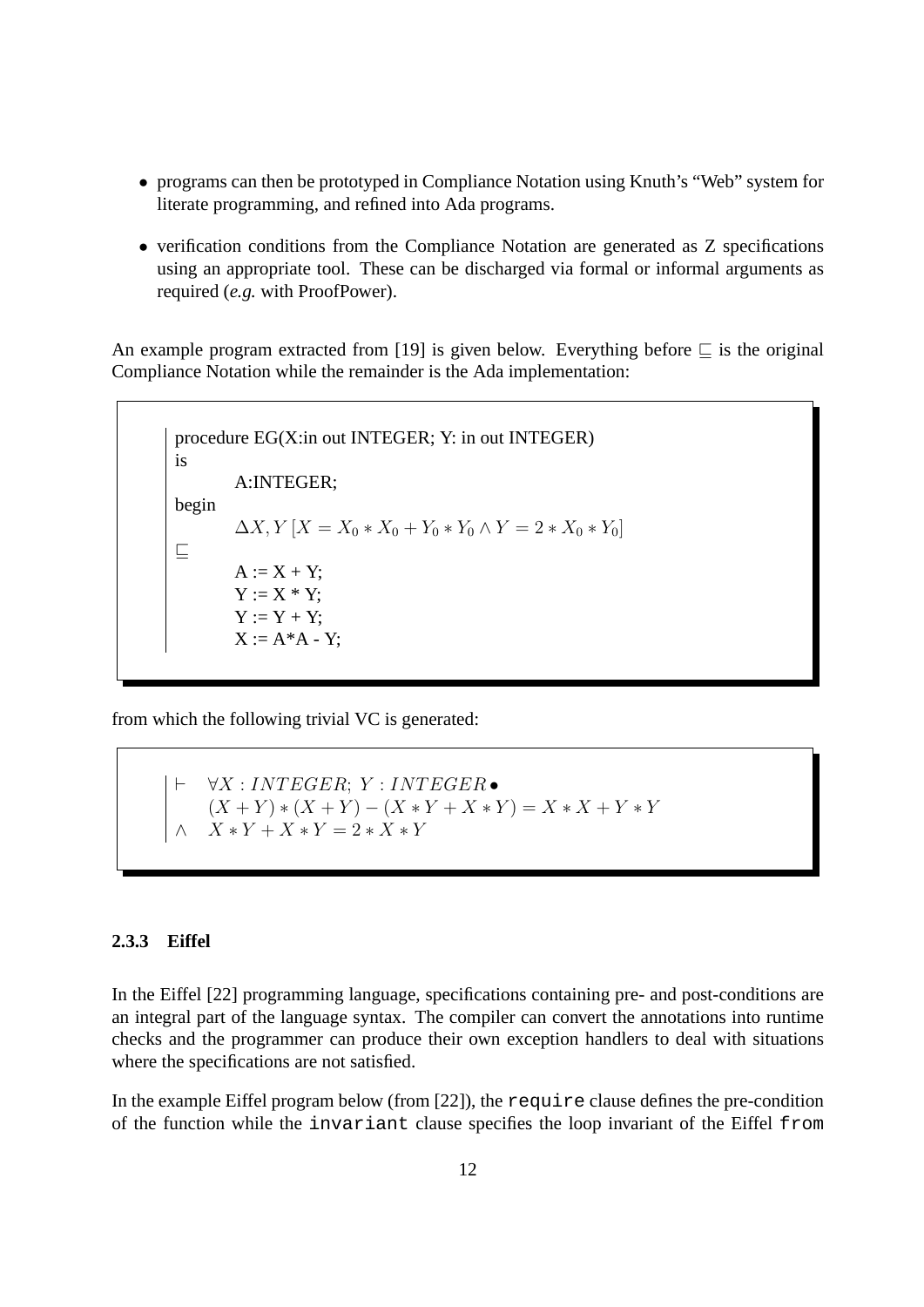loop. The variant clause defines a value that must decrease each time the loop body is executed and must be non-zero when the loop terminates. This is equivalent to the measure clause in Section 2.1.2. Post-conditions are be introduced with an ensure clause while informal specifications appear as comments.

```
gcd(a, b:INTEGER):INTEGER is
  require a > 0; b > 0local x, y:INTEGER
  do
     from x := a; y := binvariant x > 0; y > 0; -- \wedge gcd(x, y) is equal to gcd(a, b)
     variant max(x, y)<br>until x = yx = yloop
         if x > y then x := x - y; else y := y - x; end
      end
     Result := xend
end;
```
Note that the Eiffel compiler does not perform any theorem proving and it is up to the programmer to ensure that their implementations satisfy their specifications. However, the ability to check the assertions at runtime and generate exceptions when they are violated is certainly better than the facilities provided by most other programming languages.

#### **2.3.4 Extended ML**

Extended ML [27] is another programming language which incorporates specifications in its syntax and semantics. Users can write algebraic specifications describing the properties of functions and use stepwise refinement (reification [16]) to obtain suitable implementations. Advantages of this are that the implementer must repeatedly justify their choices of data-type and algorithm which can produce better solution. Unfortunately this means that everything has to be proved formally at each stage.

Below is an example of a stack signature taken from [27]:

```
signature STACK =sig
       structure Obj : OBJ
       type stack
       val empty : stack
       val push : Obj.object * stack \rightarrow stack \rightarrow stack \rightarrow stack
       val pop : stack<br>val top : stack
                                                 \rightarrow Obj.object
       axiom pop(push(a, s)) = saxiom top(push(a, s)) = a
    end
```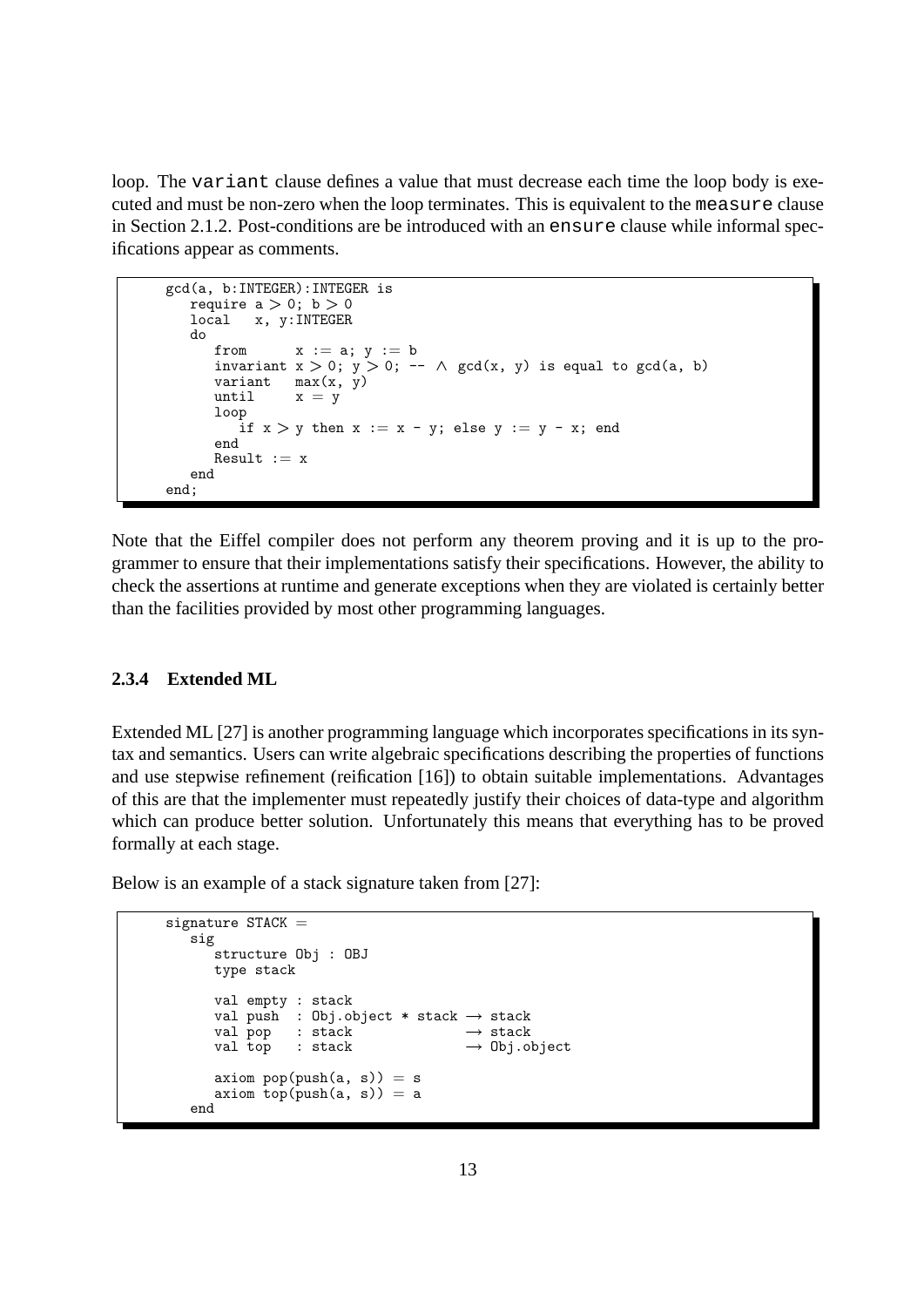The axiom statements define the algebraic specification of the behaviour of the top, pop and push functions while the remainder of the signature is Standard ML.

Note that the specification is incomplete since it does not specify the behaviour of top or pop when applied to an empty stack. Also note that the functions can be used as logical predicates since ML is a functional programming language. This is not possible in an imperative language such as Aldor, hence the need for a BISL such as Larch/Aldor.

#### **2.3.5 Speckle**

This is a compiler which was designed to investigate how specifications could be used make programs run faster. Speckle [28] accepts CLU programs containing different implementations of procedures which are annotated with Larch-style interface specifications. An additional language construct special when allows the programmer to specify the conditions under which specialised implementations may be used in place of the default implementation.

Speckle uses the interface specifications to determine the program state at each procedure application. If a procedure has a specialised implementation then the compiler attempts to discharge each of the conditions associated with the specialisation. If a condition is satisfied then the default implementation is replaced with the specialised one. This enables the user to provide domain specific optimisations without the need for (possibly expensive) runtime tests.

#### **2.3.6 LcLint**

Many of the Larch BISLs do not have any program analysis tools associated with them—they are primarily used as clear and concise documentation. The exceptions are Larch/Ada (see Section 2.3.7), Larch/Aldor (see Section 2.2) and Larch/C which is described here.

LcLint [9] is a static checker for C programs written using Larch/C and other more specialised annotations. The only BISL specification checks that are made by LcLint are those relating to violations of the **modifies** clause. These violations correspond to attempts by the implementation of the function to mutate the values of an object which is not listed in the **modifies** clause.

In addition LcLint has been designed to understand special comments describing the behaviour of the user's program. Examples include the marking of function parameters as out when they are used to return values to the caller and statements about whether an abstract data type (ADT) is mutable or not. Since C does not provide support for abstract data types, LcLint encourages an ADT style of programming and is able to detect violations of it. For example, an implementation of a list data-type might be declared as *abstract* and provide a set of interface procedures. LcLint will then warn the user if attempts are made to access the list representation directly.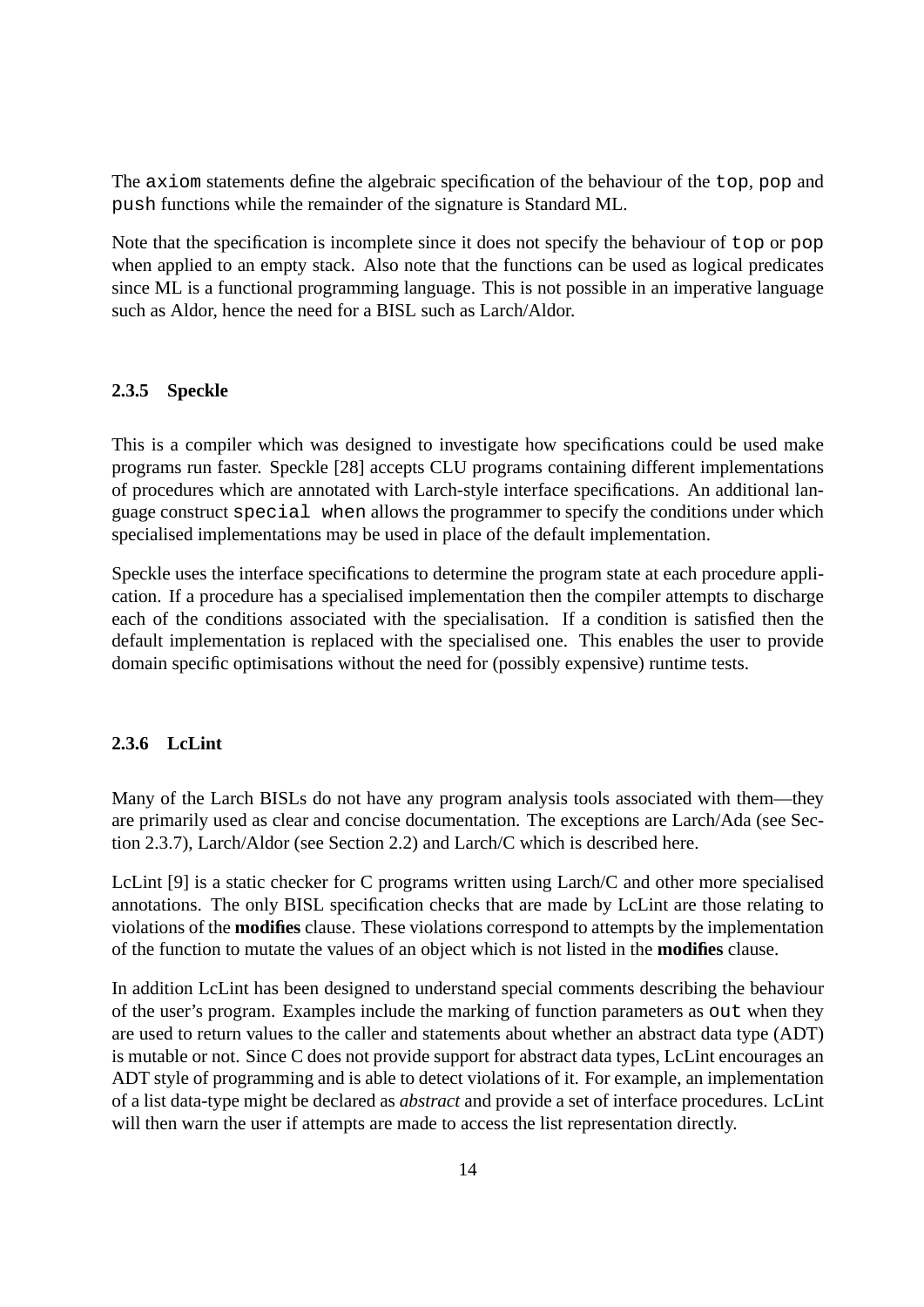#### **2.3.7 Penelope**

Penelope [12] is a syntax-directed editor designed for the interactive development and verification of Larch/Ada programs. The user enters their program and annotations in the editor which automatically generates verification conditions. At any point the user can attempt to prove verification conditions or modify the program or specification, perhaps when a mistake is detected. The editor automatically adjusts the set of verifications conditions following each change.

An example from Guaspari [12] is:

```
--| WITH TRAIT SortingAndSearching
PACKAGE searching
   TYPE intarray IS ARRAY(integer) OF integer;
   FUNCTION bin_search(a:intarray; m, n, x: integer)
        RETURN integer;
    --| WHERE
    -| IN sorted(a, m, n);<br>--| RETURN k such that
    --| RETURN k such that k \ge m and k \le n and a[k] = x;<br>--| BAISE not present \leftrightarrow IN not present(x, a, m, n);
             RAISE not_present \Leftrightarrow IN not present(x, a, m, n);
    --| END WHERE;
   -- ... Rest of package omitted ...
END searching;
```
The WITH statement indicates that the LSL trait SortingAndSearching provides semantics for the annotatons which follow the Ada comment marker  $-\frac{1}{x}$ . The IN clause defines the precondition of the function while the RETURN clause defines the post-condition.

## **2.4 Program Specification and Theorem Provers**

Closely related to the above systems are the use of specification languages and theorem provers. Here we briefly describe two well-known specification languages, Z [26] and VDM-SL [16], and two well-known theorem provers, PVS [23] and HOL [11].

#### **2.4.1 Z Notation**

Z [26] is a formal specification language or notation based on Z-F set theory and first-order predicate logic. In addition, Z specifications may contain state variables and enabling imperative programs to be specified relatively easily. Unfortunately Z makes heavy use of special symbols which can make specifications difficult to understand. However, it is common for Z specifications to be embedded in explanatory prose thereby enhancing the reader's comprehension.

A simple Z specification of the sign function from Section 2.1.2 might be written as in the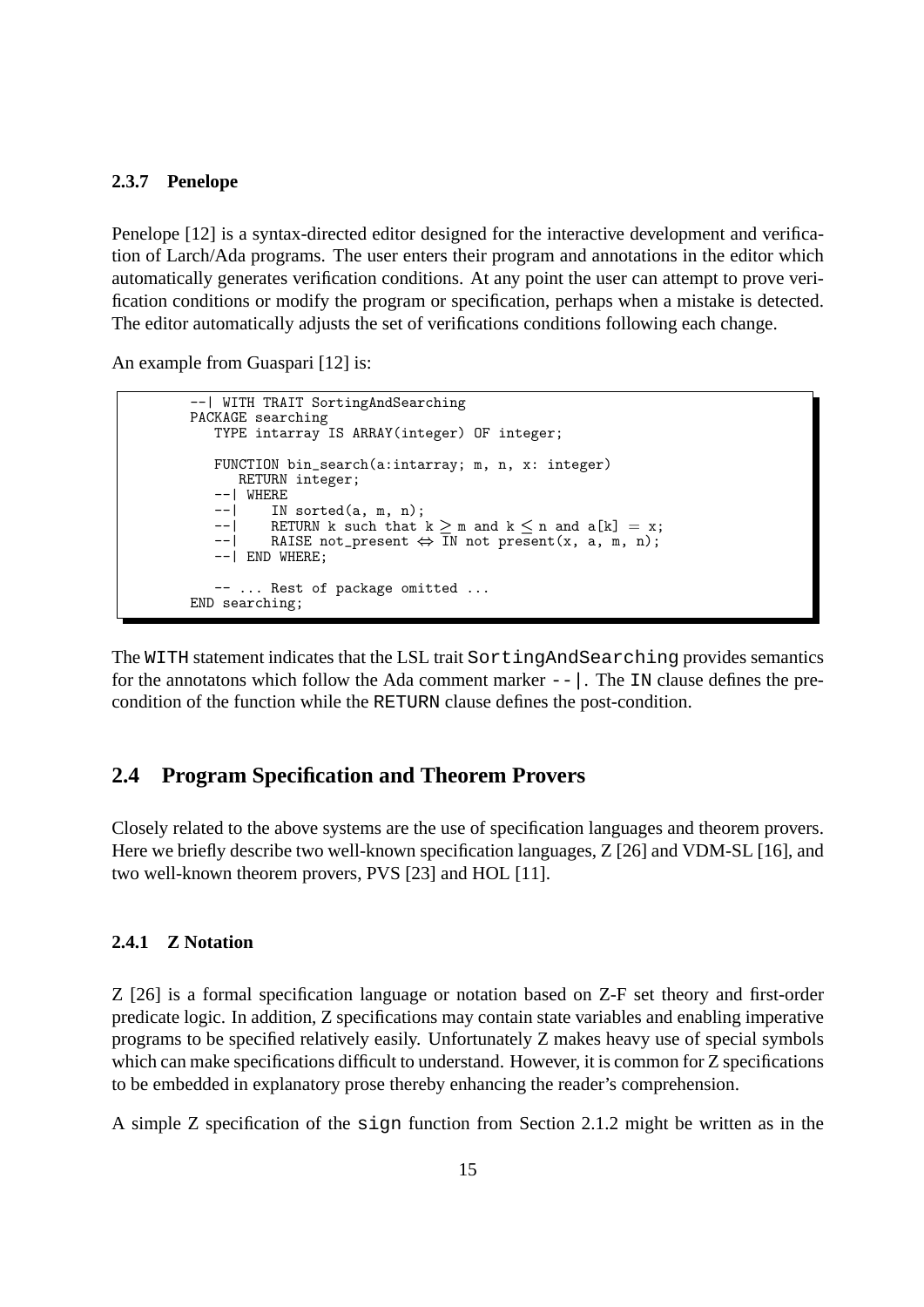example below. The specification or schema is given the name *SignOf* and is split into two sections. The first section declares the name and type of the symbols being specified while the second section provides the axioms associated with these symbols:

$$
\frac{SignOf}{sign: \mathbf{Z} \to \mathbf{Z}}
$$
\n
$$
\forall n: \mathbf{Z} \bullet
$$
\n
$$
(n > 0 \Rightarrow sign n = 1) \land
$$
\n
$$
(n = 0 \Rightarrow sign n = 0) \land
$$
\n
$$
(n < 0 \Rightarrow sign n = -1)
$$

Various tools exist to assist with the type checking and development of Z specifications. Several are based around a LATEX-style input language (*e.g.* FUZZ) while others such as Cogito use a much simpler format which may be less intimidating to the novice user. See also Section 2.3.2

#### **2.4.2 VDM**

Strictly speaking, VDM [16] is the name of a development method—the specification language is called VDM-SL and allows the user to specify mathematical models using a functional-style language as well as via pre- and post-conditions; new types may be introduced based on built-in types such as records and sequences. In contrast to other systems, VDM-SL is based on a threevalued logic which allows users to work in the presence of undefined values which can appear in real-world programs. However, this logic can make proof-attempts more difficult.

Below is an example of a VDM-SL specification taken from a case study by the author on quantum mechanics showing both specification styles:

$$
N_{nl} \triangleq \sqrt{\left(\frac{2}{n}\right)^3 \left[\frac{(n-l-1)!}{2n(n+l)!^3}\right]}
$$
  
\n
$$
Nnl (n : \mathbf{Z}, l : \mathbf{Z}) z : \mathbf{R}
$$
  
\n
$$
pre \quad (n-l \ge 1) \land (n+l \ge 0) \land (n \ne 0)
$$
  
\n
$$
post \quad z = N_{nl}
$$

#### **2.4.3 PVS**

PVS [23] is verification system based on classical, typed higher-order logic with support tools and a theorem prover developed at the Stanford Research Institute (SRI). The available types include built-in types such as booleans, integers and reals as well as type constructors for functions, sets, records *etc*. Other features which are particularly useful in the context of Aldor are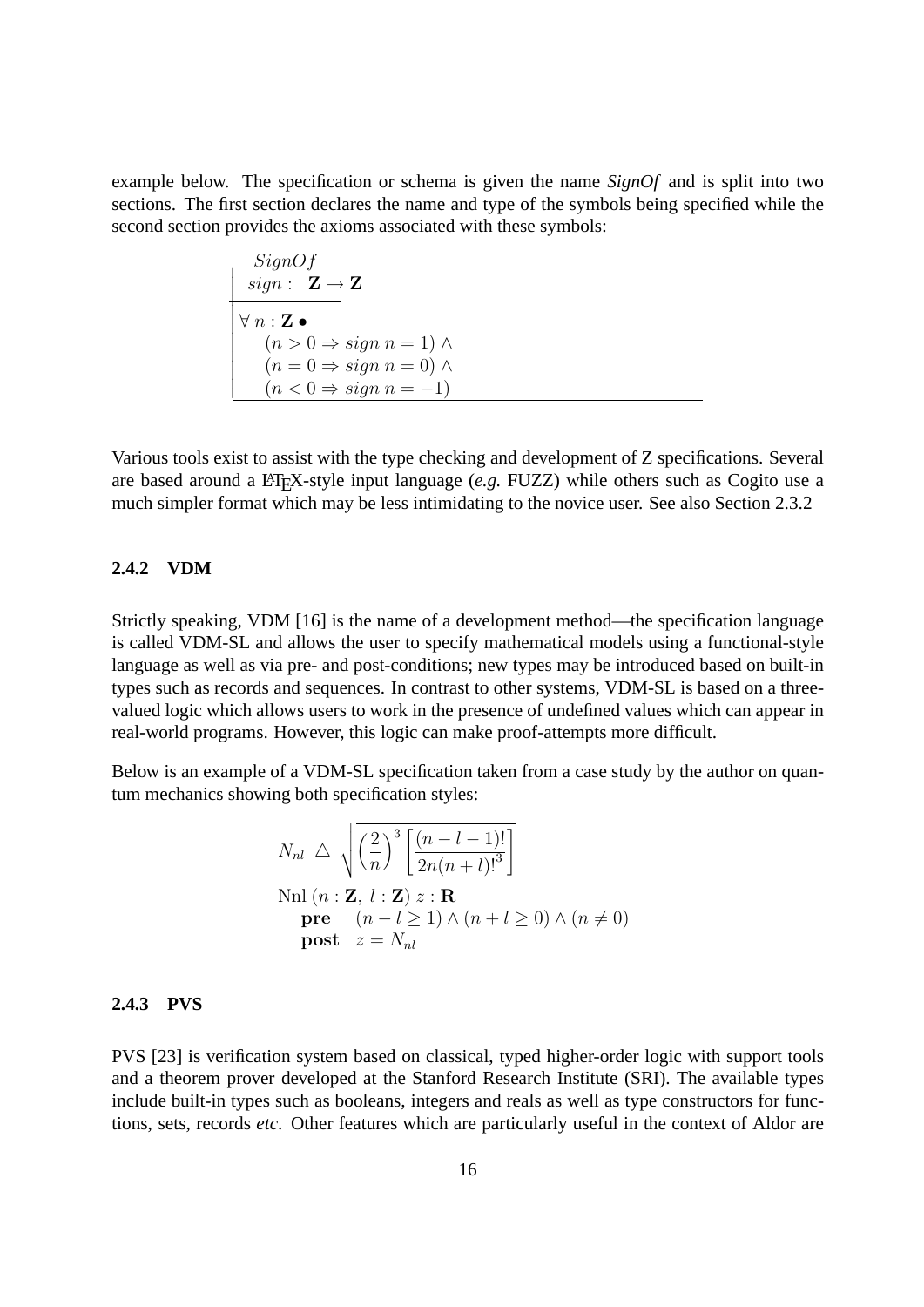dependent types, parameterised theories and predicate sub-typing. An example PVS specification taken from a PVS tutorial is:

```
function_properties[D, R:TYPE]: THEORY
BEGIN<br>f, g
             : VAR [D \rightarrow R]x, x1, x2 : VAR D
   V : VAR R
   injective?(f):bool = (FORALL x1, x2: (f(x1) = f(x2) \Rightarrow (x1 = x2)))surjective?(f):bool = (FORALL y: (EXISTS x: f(x) = y))END function_properties
finite[t:TYPE]: THEORY
BEGIN
   IMPORTING function_properties
   is_finite_type:bool = (EXISTS (n:nat), (f:[upto[n] \rightarrow t]): surjective?(f))is_finite_type_alt: LEMMA
      is_finite_type IFF (EXISTS (n:nat), (g:[t \rightarrow upto[n]]): injective?(g))END finite
```
#### **2.4.4 HOL**

HOL [11] is an interactive theorem proving environment for higher-order logic and is highly programmable through the functional programming language ML [24].

An example of a recursive definition of  $p \text{lus}:num \rightarrow num \rightarrow num$ , a curried addition function taken from an introduction to HOL is given below. The hash marks (#) are the HOL prompt:

```
# let PLUS = new prim rec definition
# ('PLUS',
# (plus 0 n = n) ∧<br># (plus (SUC m) n =
                  (plus (SUC m) n = SUC(plus m n))");;
PLUS = | - (ln. plus 0 n = n) \wedge(lm n. \text{plus}(SUC m)n = SUC(plus m n))
```
where !n. E represents the universally quantified statement  $\forall n E$  and where SUC is the successor operator.

## **3 The Proposal**

We propose to add Larch-style annotations to Aldor programs following the work described in [7] and [8]. We would like users to be able to annotate Aldor programs with specifications mainly describing the pre- and post-conditions of program fragments. In addition we may wish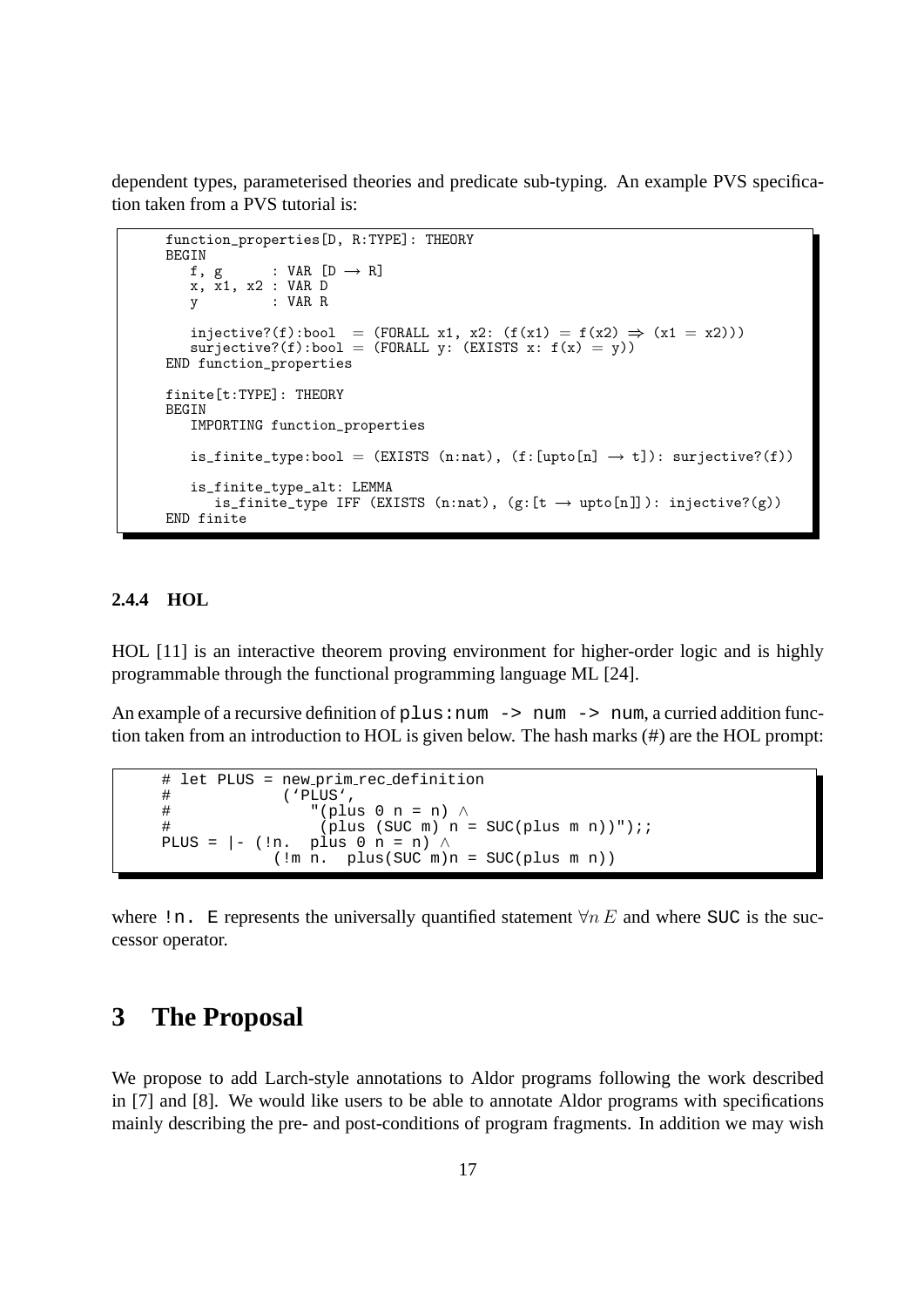to follow the Larch [13] and VDM [16] approach of highlighting any potential modifications to client-visible state; we might also wish to decorate loops with invariants and termination requirements. These annotations may be used in various ways as described below.

## **3.1 Program Annotations**

As described in the introduction of this report, we can use the annotations as clear and concise documentation. However, this does not require any special modifications to the Aldor compiler or the way in which users write their programs. More importantly it doesn't provide any tangible benefits to the user in the form of warnings or error messages.

We would like to take the concept further and allow the compiler and other tools to utilise the annotations. This might be just syntax and type-checking but could go further:

- extended lint-style checks (*c.f.* LcLint [9])
- verification condition generation (*c.f.* Sections 1.2.2 and 1.2.3)
- compiler optimisations via specifications (*c.f.* Speckle [28])
- runtime assertions (*c.f.* Eiffel [22])
- automatic test-case generation

We believe that compiler or tool support of this is essential—programmers often adopt the path of least resistance: unless annotations will have a practical benefit, they are less likely to be used. The tool support must be easy to use and relatively fast otherwise programmers will avoid the annotations and lose any associated benefits. Ideally the checking and analysing annotations, must be comparable in execution time to the compilation itself.

## **3.2 Design Decisions**

There are a number of options to be considered for this project—these are outlined below and then discussed in more detail in the sections that follow:

- Should we annotate existing Aldor library routines?
- Do we use auxiliary specifications (two-tiers)?
	- should we provide sample specifications?
	- should we incorporate them into Aldor?
- Are verification conditions useful?
	- which language features do we support?
- Is a theorem prover necessary, and if so, which one?
	- interactive/non-interactive?
	- tidying-up VCs or for full-scale proof attempts
	- embedded or loosely coupled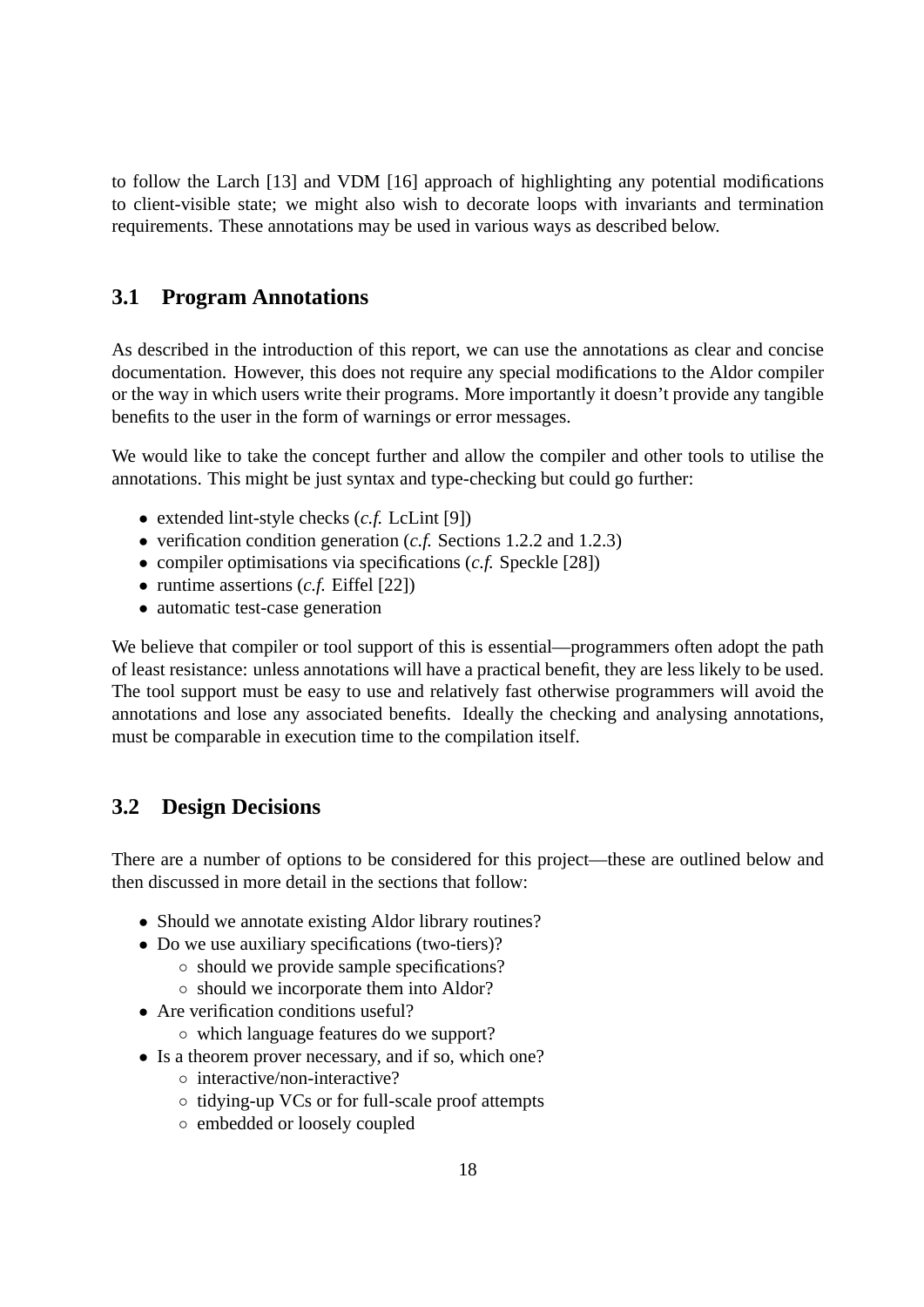- Are specification-based optimisations safe?
- Should we provide support for external tools?

#### **3.2.1 Annotating Library Routines**

Since we are providing users the ability to add annotations to their programs, we ought to consider annotating existing library routines. To some extent the choice of routines to annotate depends on whether auxiliary specifications will be supported. If so, our annotations will need to be based on such specifications which may place restrictions on what can be done—we must decide which routines would be interesting, useful or tractable to specify and annotate.

## **3.2.2 Auxiliary Specifications**

Auxiliary specifications can significantly extend the scope of program annotations and places them on a firm, logical basis. In the Larch approach (see Section 2.1) LSL specifications provide definitions and semantics for operations and sorts which can then be utilised in the interface specifications. Similarly, a user of the ProofPower system (see Section 2.3.2) is able to refer to specifications written in Z and Compliance Notation.

The ESC system (see Section 2.3.1) demonstrates that auxiliary specifications are not essential but the drawback is that users of the system are restricted to the domains selected by the system designer such as array bounds checking or NIL pointer dereferencing. There appears to be little scope for future extensions except those provided by the ESC developers.

Supporting auxiliary specifications means that we may need to provide a library of useful specifications such as the Larch Handbook [13] or those of the **axi . om** category hierarchy [18].

Given the two-tier nature of the Aldor object model, we could consider making LSL-style algebraic specifications part of the language. This might be in the form of a separate primitive directly corresponding to an LSL trait or in the form of Extended-ML style axioms. By incorporating algebraic specifications in the language, we could make use of the Aldor inheritance and parameterisation mechanisms which LSL currently lacks.

We also have the issue of providing theorem proving support to help users to debug and check their auxiliary specifications.

#### **3.2.3 Verification Conditions**

Is verification condition generation is a useful direction to take? If so, what do we expect the user to do with verification conditions—if they wish to attempt to show that they are satisfied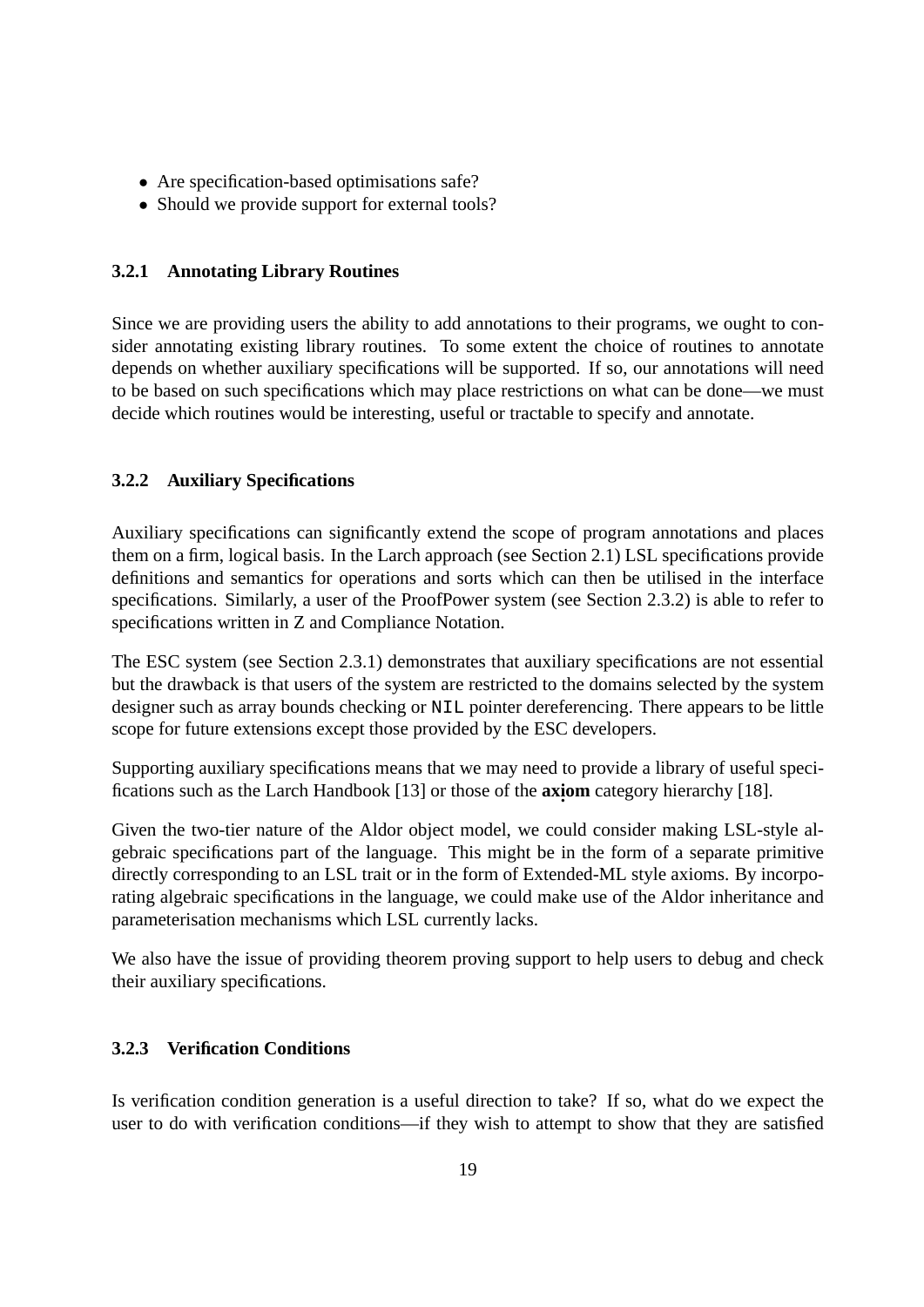then some kind of theorem proving support will be necessary.

We also need to decide which features of Aldor we ought to concentrate on: the implementation of a verification condition generator is time consuming and Aldor has a wide range of sophisticated features that are not found in languages such as C.

#### **3.2.4 Choice of Theorem Prover**

Some of the options discussed here may benefit from, or even require, the use of theorem proving technology. For debugging auxiliary specifications (Section 3.2.2), an interactive theorem prover or proof assistant with a short learning curve is desirable; a limited form of programmability might be beneficial. Alternatively if we intend to use the theorem prover to simplify verification conditions or to attempt discharge some of them automatically, then an interactive system may be a disadvantage.

Other issues include: ease-of-use for interactive theorem provers, whether or not they are still being developed, and the size of the user-base or support groups. If the system is to be used as a "black-box" then we need to decide how tightly coupled to the Aldor compiler it will be: embedded as library routines or running as a separate process? In addition we need to bear in mind our relationship with the developers of the theorem prover and consider the implications of distributing such a system with Aldor. It is worth noting that a theorem proving system that is no longer being developed might actually be a benefit: its developers may be more willing to allow their system to be distributed in conjunction with another system. We might consider writing our own theorem prover but this is a full-scale project in itself.

#### **3.2.5 Specification-based Optimisations**

The optimisations of the Aldor compiler, as with other compilers, are intended to be safe. It is not acceptable for the optimiser to make code transformations that alter the behaviour of a program in ways that the programmer or user does not expect.

By allowing the compiler to make optimisations based on specifications we introduce the possibility that faulty specifications may lead to invalid optimisation decisions; such mistakes could be extremely difficult to track down and eliminate. This type of system would need to keep the user informed about which implementations were selected and why.

#### **3.2.6 External Tool Support**

By incorporating any of the above options as extra modules or phases in the compiler, we make life easier for the user but may restrict what they can achieve. If we modify the compiler so that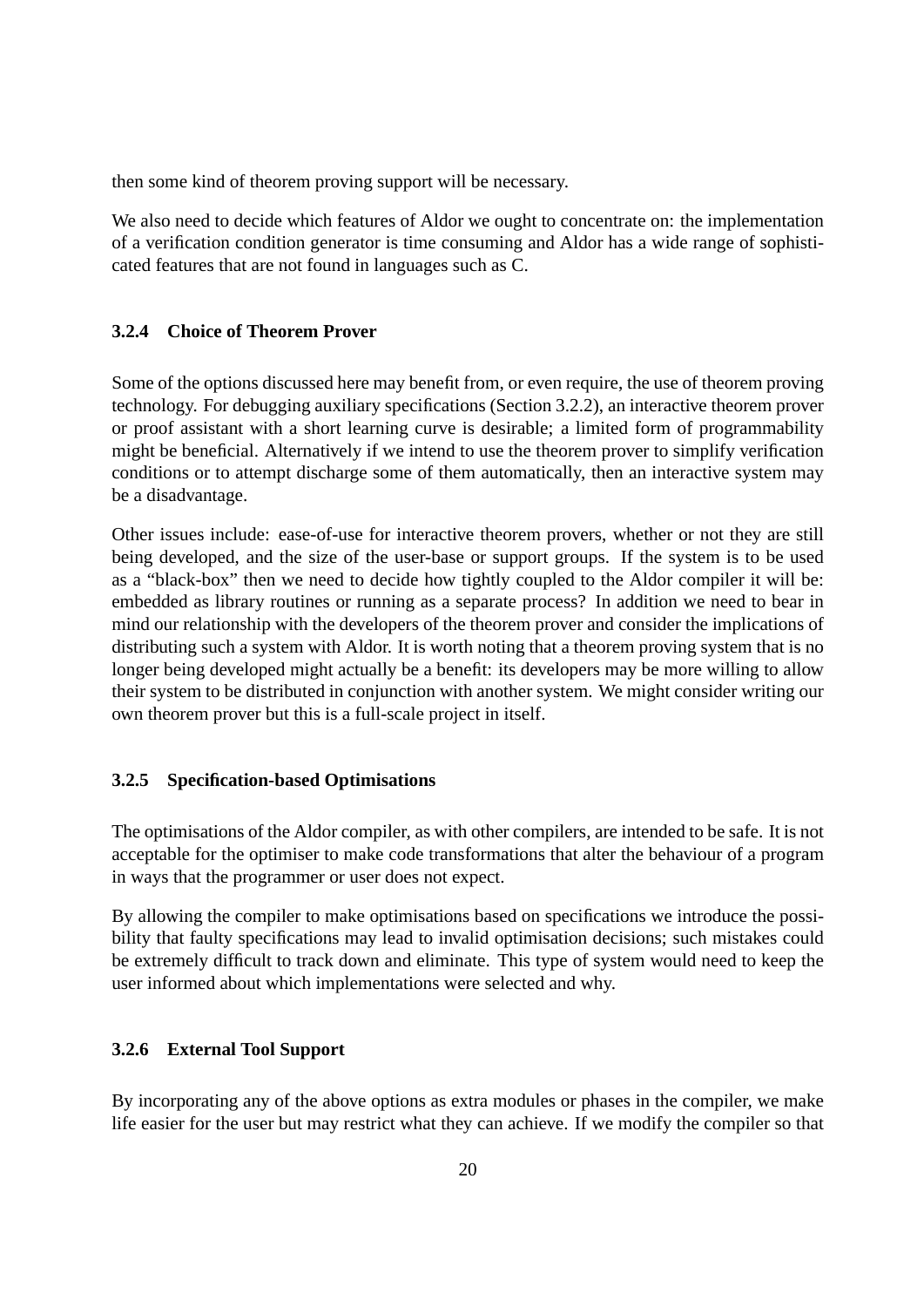it produces an annotated abstract syntax tree or control-flow graph in addition to an executable, then users can develop tools to achieve satisfy their own specific needs.

# **4 Compiler Modifications**

In this section we describe the modifications that would need to be made to the existing Aldor compiler to support machine-checkable annotations. We only consider the work specifically involved with the annotations and ignore issues such as verification condition generation or specification-based compiler optimisations.

If the changes described below are implemented, then the compiler will be able to perform syntax and type checking of annotated Aldor programs. In addition, annotations of exported symbols such as functions will be stored in libraries along with the type information. This will enable annotations to be used even when the original source code is unavailable.

The time-scales associated with each of these changes are based on the assumption that they will be implemented by someone already familiar with the current Aldor compiler. Hopefully these estimates are not too dissimilar to those needed to implement these changes in compilers of other programming languages.

## **4.1 Syntax Analysis (***2–3 weeks***)**

We assume that the syntax of the annotations will be simple compared to Aldor. Annotations will consist of a sequence of clauses, each beginning with a label such as **requires** or **ensures**. Depending on the clause type, the body will either be a single logical expression or a list of symbols/identifiers. Logical expressions may contain function applications, identifiers, program literals and the usual logical connectives.

A suitable lexical analyser for such annotations could be implemented very easily in most languages: we have already written one using approximately 60 lines of Aldor. The syntax analyser could be constructed using a tool such as YACC, or by hand using the recursive descent parsing techniques of Davie [4].

## **4.2 Type Checking**

Using auxiliary specifications to define new operators and their semantics makes type inference more difficult due to the increased overloading of symbols. For example, in the annotation of the program fragment below: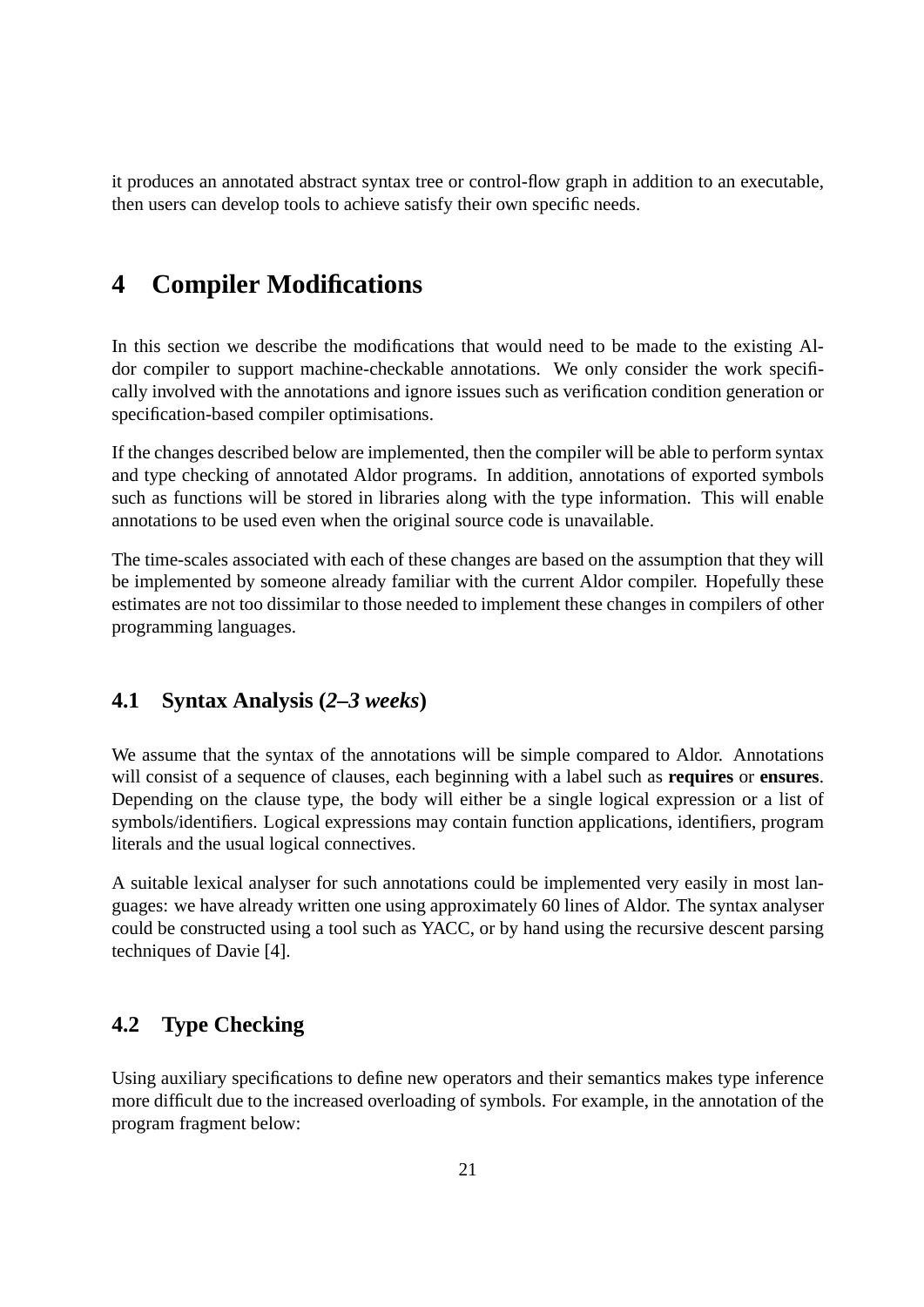```
++} modifies nothing;
++} ensures result = (a + b);
plus(a:Integer, b:Integer):Integer ==
   (a + b);
```
the identifiers a and b represent the values in the underlying logic, of the formal parameters of the Aldor plus() function. Likewise the + operator in the specification is an operator from the underlying logic that operates on suitable values from this logic. This means that we have two + operators with the same signature:

```
+: (Integer, Integer) → Integer from Integer
+: (Integer', Integer') → Integer' from the underlying logic
```
where Integer' represents the integer type from the underlying logic used to model the Aldor domain Integer.

Two possible solutions to this problem are considered in the following sections. The first is to make use of syntactic sugar and implicit coercions, while the second is to mangle identifiers.

## **4.2.1 Implicit Coercions (***1–2 weeks***)**

With this method we treat identifiers in annotations as syntactic sugar for a coercion between an Aldor domain and a sort in the underlying logic. Thus the value of the **ensures** clause in the previous example might be interpreted as 'result = preState(a) + preState(b)'.

By adding domains to the Aldor libraries corresponding to LSL sorts, this could be type-checked in the same was as any other Aldor expression. For example, given the domain:

```
+++ 'LSLinteger' is the special Aldor domain corresponding
+++ to the LSL sort 'Integer'.
LSLinteger: with {
  preState: Integer -> %;
  preState: Integer -> %;
   +: (\frac{6}{6}, \frac{6}{6}) \rightarrow \frac{6}{6};
   -- Other exports omitted for brevity.
\} == add { ... }
```
the type-checker can infer that 'result' is of type 'LSLinteger' if 'a' and 'b' are of type 'Integer'. Since these domains are only used for type checking the annotations, the implementation of their exports is irrelevant.

Ideally these domains would be constructed internally by the compiler from LSL specifications. Thus they would only be seen by the type checker and not by the parser or code generators.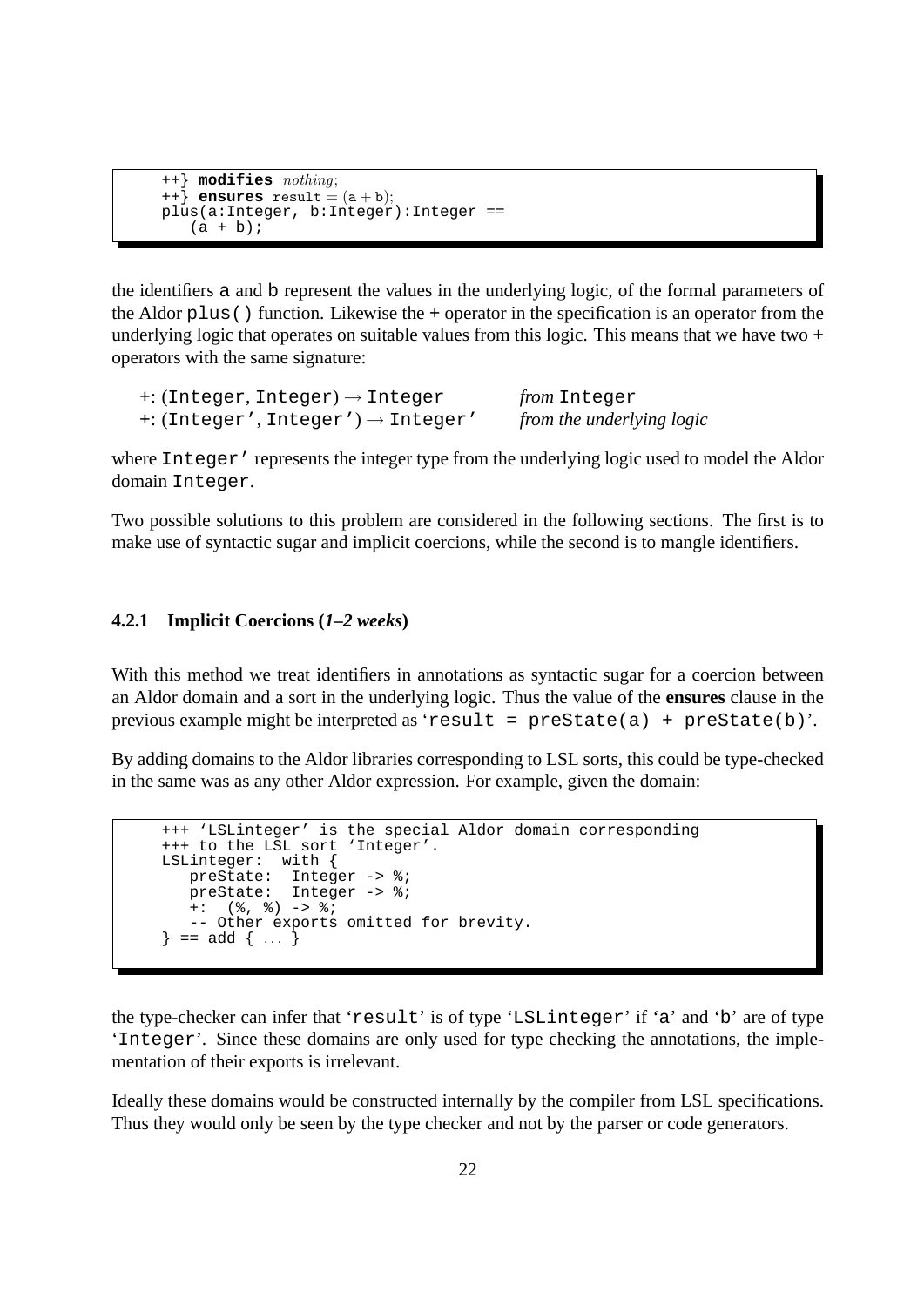#### **4.2.2 Name Mangling (***2–3 weeks***)**

An alternative solution to the problem of type-inferring annotations, is to mangle the names of operators and sorts in specifications so that they do not clash with names elsewhere in the source code. This would allow the operators to appear in the Aldor symbol table and be used without the type-inference engine realising that they are from a different language.

In principle this is straightforward but we must ensure that the mangled names do not clash with identifiers in the user's program and do not contain characters that would cause problems for the compiler. Also the user must never see these names in their mangled form.

#### **4.2.3 LSL Theories (***2–3 weeks***)**

Whichever approach is adopted, the Aldor symbol table must be populated with definitions taken from the auxiliary specifications. These are would be introduced via the **uses** clause in an annotation and would be equivalent of the Aldor import statement.

## **4.3 Code Generation (***2–5 weeks***)**

During the code generation most nodes can be stripped of their annotations leaving the existing functions to continue as normal. This is possible because once the program has been analysed, the only annotations of interest are those on attached to exported symbols.

Exported symbol definitions containing specifications are harder to deal with since we will want to make their annotations available to users of the libraries. However, it ought to be possible to use the existing mechanism of recording documentation comments in libraries so that annotations are stored as well.

# **5 Summary**

This report describes a proposal for extending the Aldor [29] programming language with annotations in the style of Larch [13] BISLs based on our PhD work concerning lightweight formal methods for computer algebra systems [8] and our prototype verification condition generator.

In Section 1.1 we introduced the reader to Aldor with a brief description of its salient features such as categories and domains. Then in Section 1.2 we introduced the topics of program specification, correctness and program verification, including in Section 1.2.3 the subject of lightweight formal methods and the uses that verification conditions can be put to.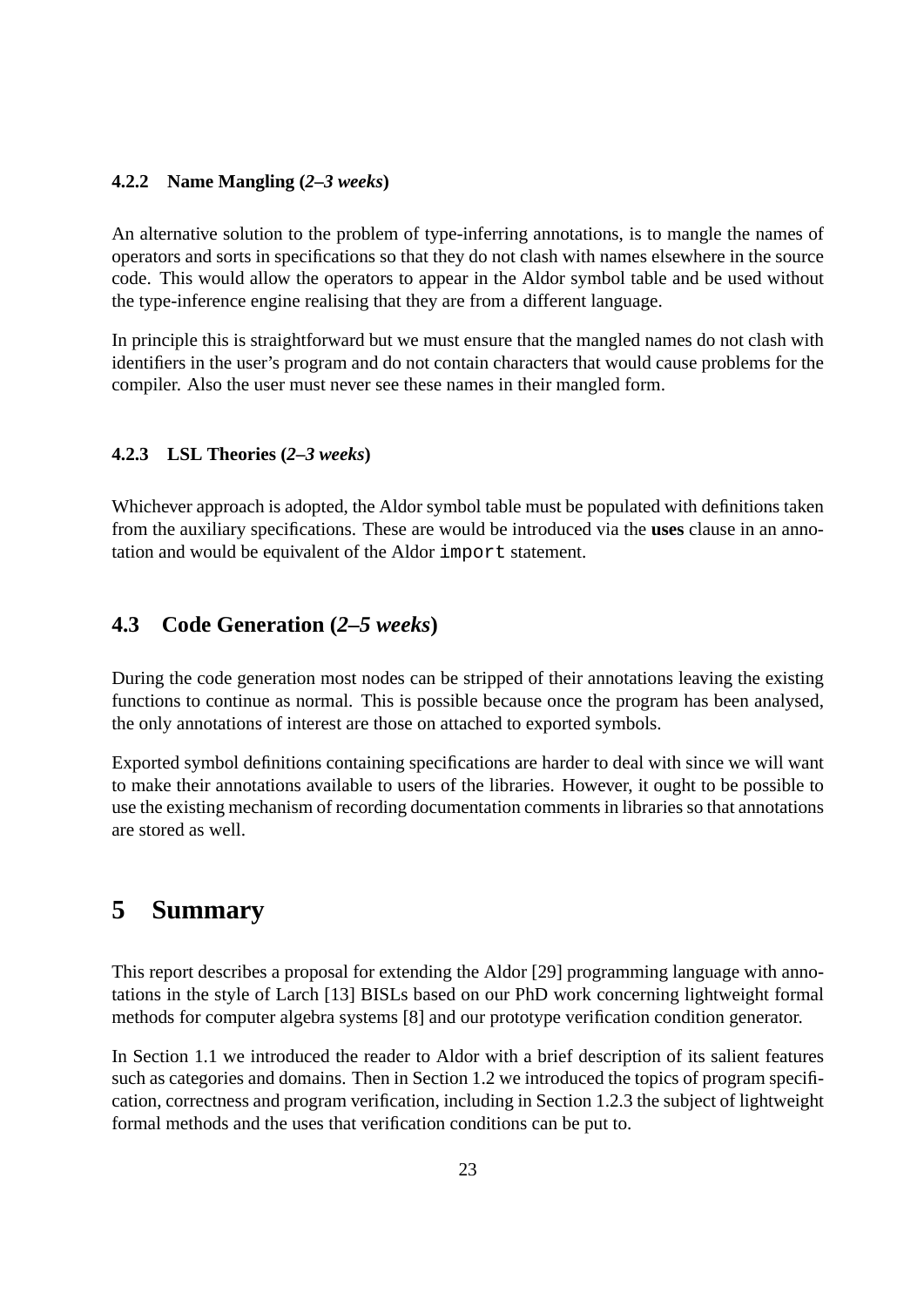Then in Section 2.1 we provided a brief introduction to the Larch approach to program specification and formal methods, followed by a description of Larch/Aldor: a Larch BISL developed by the author. Sectionsection:specification:related describes related work while Section 2.4 looks at two well known specification languages and two well known theorem provers.

The proposal for extending Aldor and its compiler is laid down in Section 3: we look at the design decisions involved, questions regarding the choice of theorem prover and issues of external tool support. Then in Section 4 we examine three important phases of a compiler that must be modified to support our proposed extensions. Approximate time-scales for completing this work are given under the assumption that it would be undertaken, full-time, by a compiler developer.

In light of this report and our work described in [8], we believe that it would be relatively easy to extend the Aldor compiler to support Larch-style annotations with between six and eleven weeks work to produce a robust and reliable system. However, this does not take into account the time required to develop the necessary background theories and specifications for the base library. Nor does it include the more time consuming task of a verification condition generator: a prototype verification condition generator written in Aldor took about six months to implement [8].

I would like to thank NAG for their funding during this work and for providing access to the compiler source. Without this our work would have been much more difficult.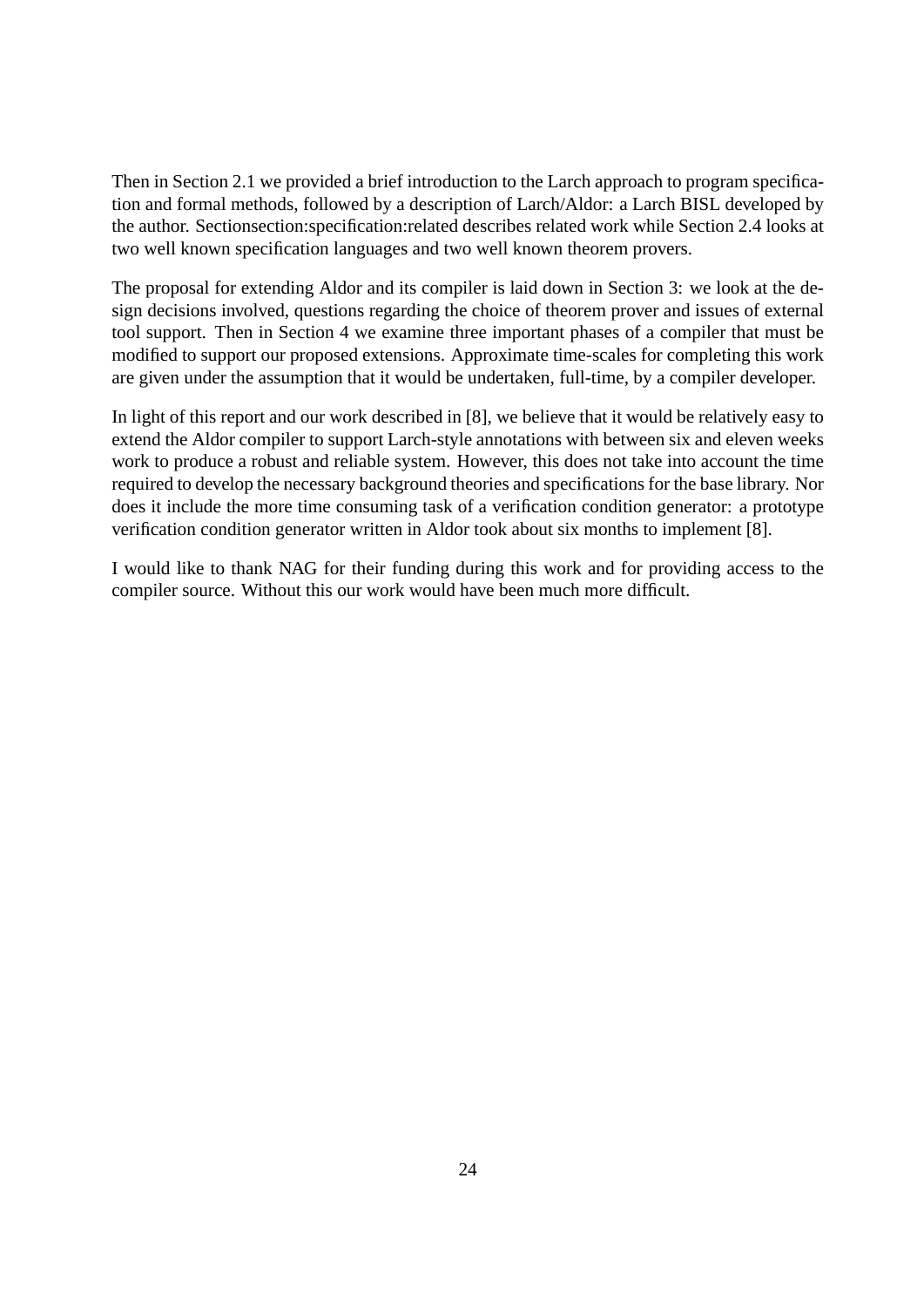# **A Program Verification**

In this section we provide some additional background information relating to the implementation of verification condition generators and related topics following from the discussions of Section 3.2.

## **A.1 Verification Condition Generation**

The basic implementation of a verification condition generator is relatively straightforward once some basic design decisions have been made:

- forwards or backwards analysis
- internal representation of programs
- lightweight or full verification
- which language to expression verification conditions in

The difficult parts of an implementation may be summarised as:

- removing implicit time-dependence
- the internal representation of the program
- storage and manipulation of the program state
- defining the semantics of language features

To understand the meaning of an imperative program it is essential to know the order in which statements will be executed and the behaviour of assignments. This complicates any reasoning about imperative programs since most logics are naturally based around the functional programming paradigm. Thus whereas the value of an identifier in an imperative program depends on which statements have been executed previously, the value of a logical identifier is the same at all times.

#### **A.1.1 Backwards Analysis**

This is the approach which is commonly adopted—using semantics of the programming language, the post-condition is "pushed" backwards through the code until it reaches the top. The verification condition is that the resulting weakest pre-condition is satisfied by the specified precondition. The advantage of this method is that the formulae generated are compact since at each stage we only need to know the conditions associated with the current statement which are sufficient to prove the post-condition. The disadvantage is that simple programming language constructs such as the assignment operator can cause subtle difficulties. A simple example of this process is given below: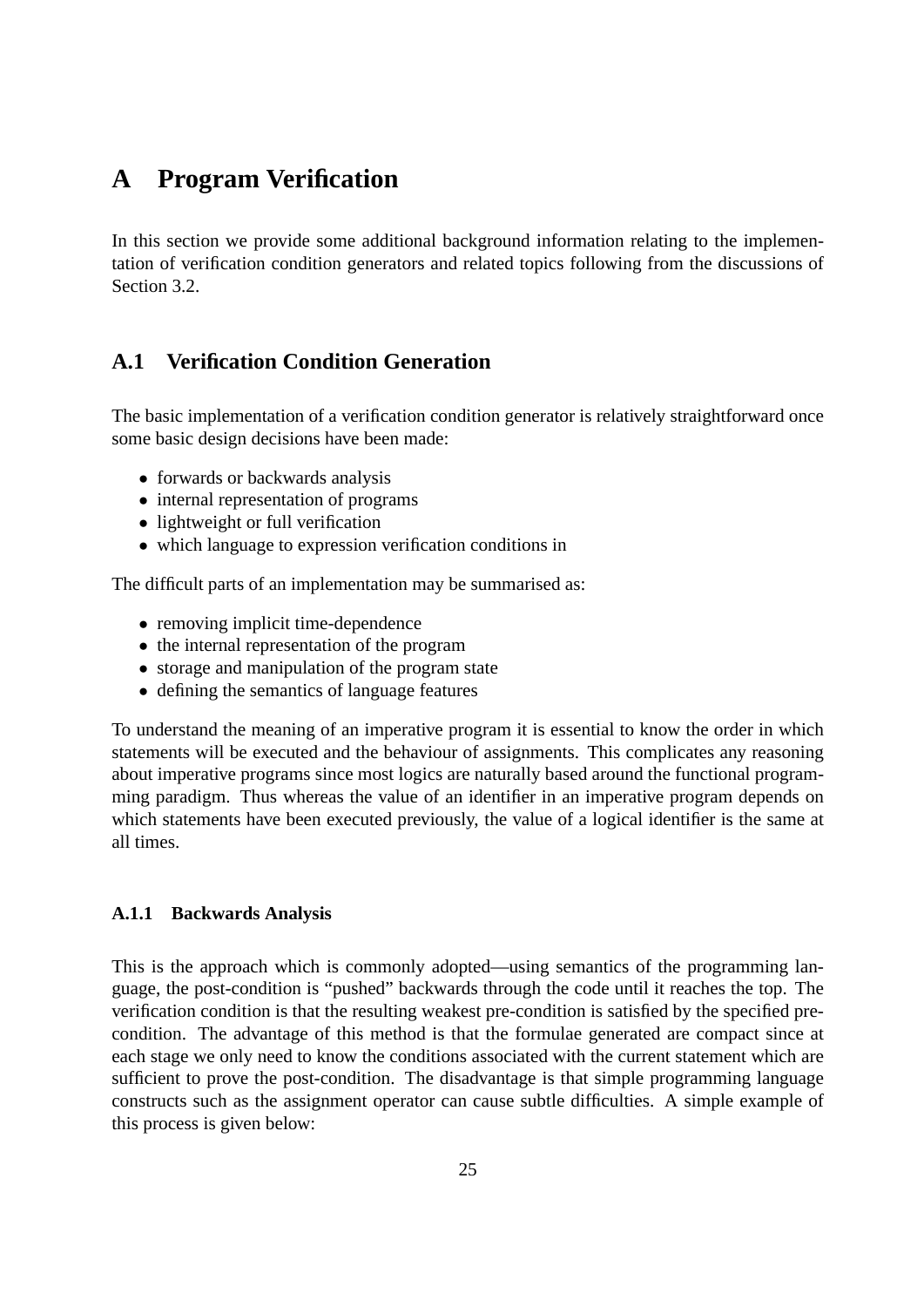| pre  | $\{true\}$  | $\{true\}$   | $\{true\}$    |
|------|-------------|--------------|---------------|
|      |             |              | $\{42 > 23\}$ |
|      | $x := 42$ ; | $x := 42$ ;  | $x := 42;$    |
|      |             | $\{x > 23\}$ | $\{x > 23\}$  |
|      | $y := 23i$  | $y := 23;$   | $y := 23;$    |
| post | $\{x>y\}$   | $\{x > y\}$  | $\{x>y\}$     |

which yields the simple verification condition  $true \Rightarrow (42 > 23)$ .

#### **A.1.2 Forwards Analysis**

In contrast, forwards analysis pushes the pre-condition through the program statements using the post-conditions to determine the program state at each stage. When the process reaches the end of the program the resulting formulae represents the strongest post-condition and the verification condition is that this satisfies the original post-condition. The disadvantage of this method is that we need to store everything we know about each stage of the program, a lot of which might not be relevant to the final post-condition. We also need to distinguish between the different states that a variable may be in following each assignment or mutation as described earlier.

The previous example reworked for the forwards approach is as follows:

pre 
$$
\begin{array}{c} \{true\} \\ x := 42; \\ y := 23 \} \\ \text{post } \end{array} \begin{array}{c} \{true\} \\ x := 42; \\ \{x = 42\} \\ \{x = 42\} \\ \{x = 23 \} \\ \{x > y\} \end{array} \begin{array}{c} \{true\} \\ x := 42; \\ \{x = 42\} \\ \{x = 42 \land y = 23\} \\ \{x = 42 \land y = 23\} \\ \{x > y\} \end{array} \begin{array}{c} \{true\} \\ x := 42; \\ \{x = 42 \land y = 23\} \\ \{x > y\} \end{array}
$$

which yields the simple verification condition  $(x = 42) \wedge (y = 23) \Rightarrow (x > y)$ . Note that a longer program would have generated a verification condition with many more terms whereas the backwards approach would not.

#### **A.1.3 Lightweight Approach**

The solution to the problem of time-dependence that we have adopted in a prototype lightweight verification condition generator, is to add an explicit state reference to all identifiers. This is not quite as simple as it first seems however. For example, the program from Section 2.3.2 might be represented internally with the explicit state annotations appearing as comments as follows: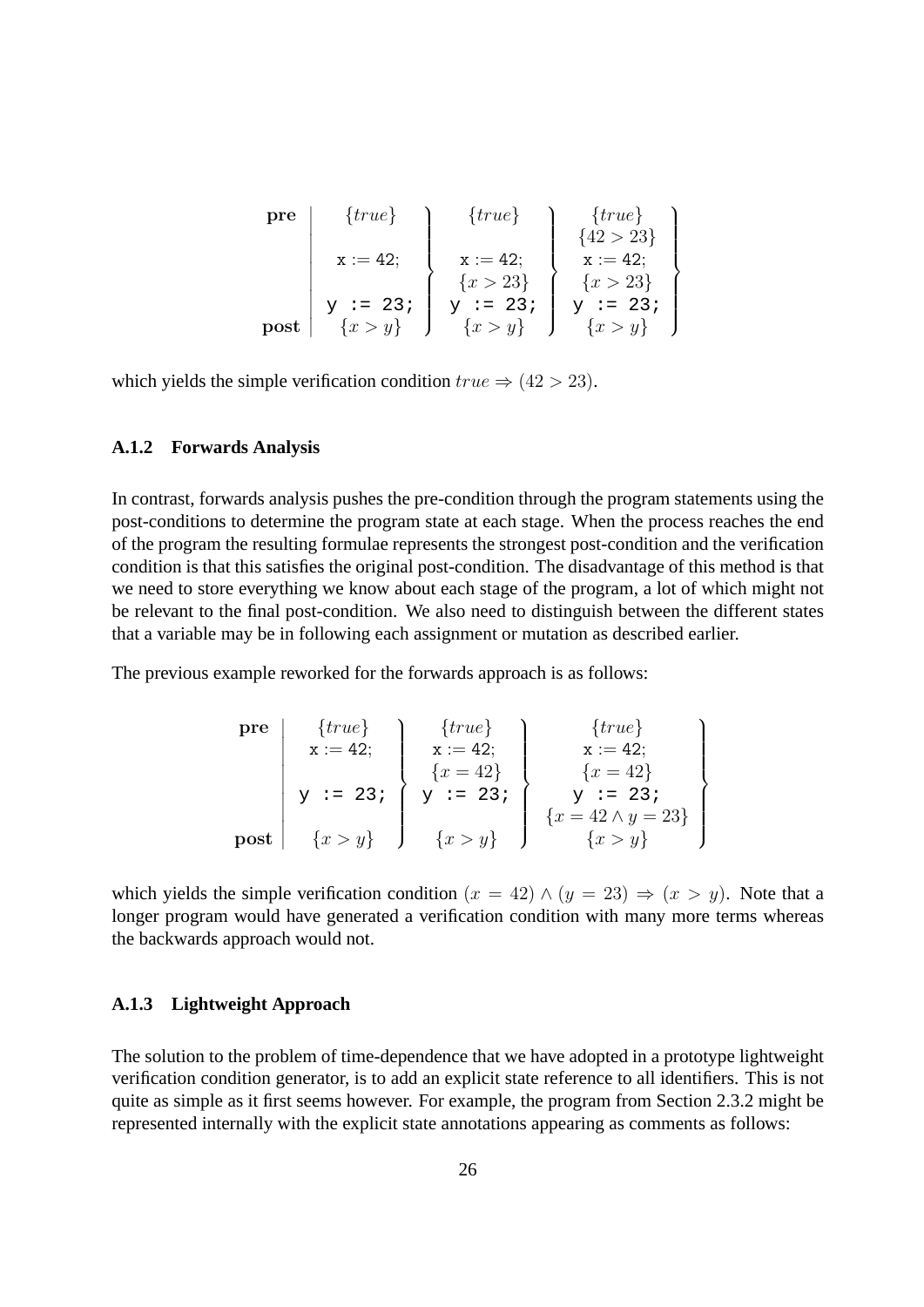```
++} requires true
+ ensures x' = x^{\wedge} * x^{\wedge} + y^{\wedge} * y^{\wedge} \wedge y' = 2 * x^{\wedge} * y^{\wedge}EG() : ( ) ==
{
     free x, y:Integer; -- declare x_0, x_1, y_0, y_1, y_2 : \rightarrow Integer<br>local a:Integer; -- declare a_0, a_1 : \rightarrow Integer
                                          -- declare a_0, a_1 : \rightarrow Integer
     a := x + y; -- assert (a_1 = x_0 + y_0)<br>
y := x * y; -- assert (y_1 = x_0 * y_0)<br>
y := y + y; -- assert (y_2 = y_1 * y_1)-- assert (y_1 = x_0 * y_0)y := y + y; -- assert (y_2 = y_1 * y_1)x := a * a - y; -- assert (x_1 = a_1 * a_1 - y_2)}
```
Any invocation of EG() will generate the trivial verification based on the pre-condition of this function that *true* is true. We can then assume that the post-condition describes the program state after EG() has terminated. For example:

```
local x, y:Integer; -- declare x_0, x_1, y_0, y_1 : \rightarrow Integer<br>x := 3; -- assert x_0 = 3x := 3; -- assert x_0 = 3<br>
y := 1; -- assert y_0 = 1y := 1; -- assert y_0 = 1<br>EG(); -- assert x_1 = x-- assert x_1 = x_0 * x_0 + y_0 * y_0 \wedge y_1 = 2 * x_0 * y_0
```
At the end of this program fragment, the context contains the following information:

- $x_0 = 3$
- $y_0 = 1$
- $x_1 = x_0 \cdot x_0 + y_0 \cdot y_0 \wedge y_1 = 2 \cdot x_0 \cdot y_0$

If desired, simplification of the context yields:

- $x_0 = 3$
- $y_0 = 1$
- $x_1 = 11$
- $y_1 = 6$

As noted in other sections, this context will grow as each program statement is analysed and may enable us to quickly discharge some other verification conditions in the future.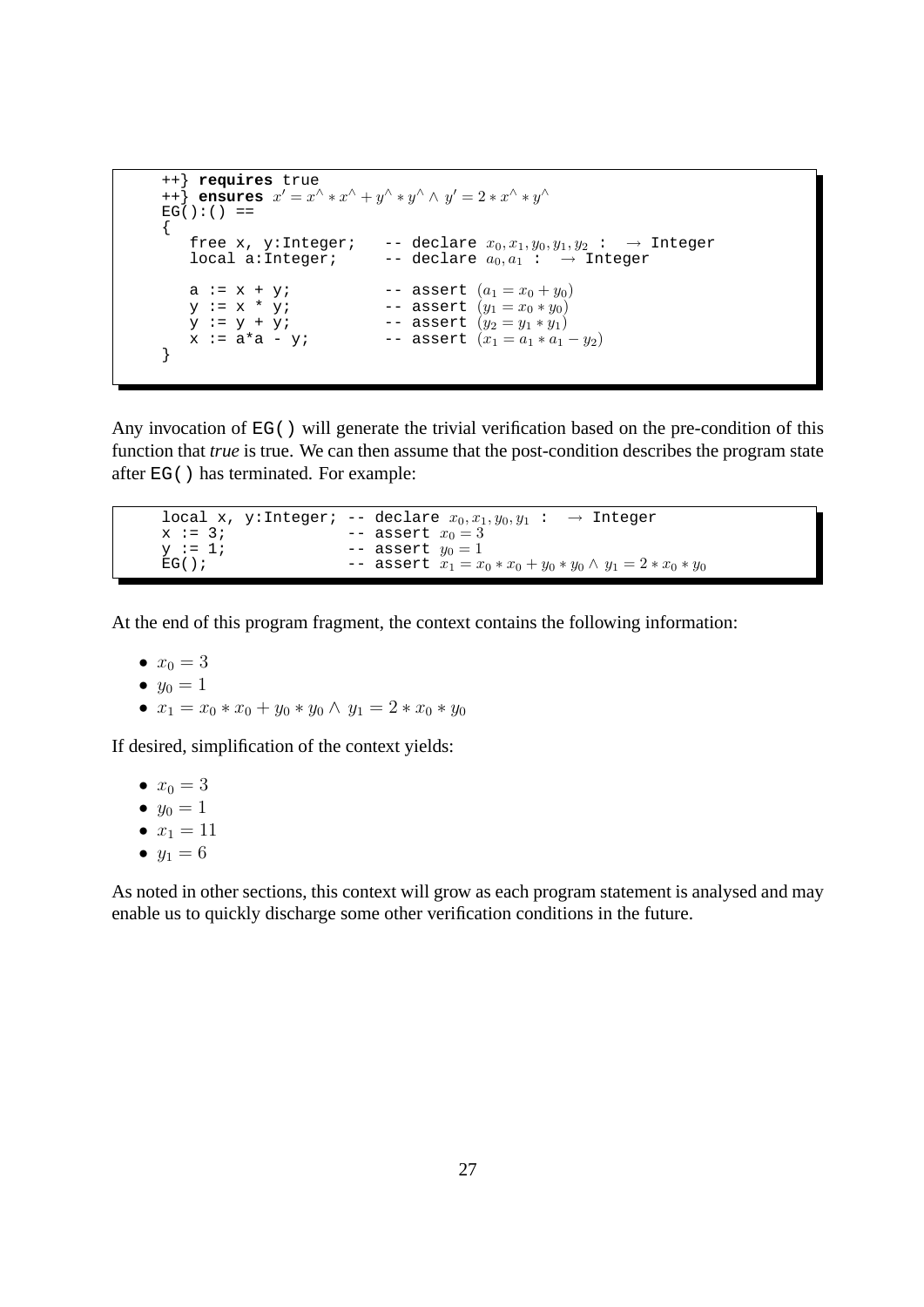# **References**

- [1] BRONSTEIN, M. SUM-IT: A strongly-typed embeddable computer algebra library. In *Proceedings of DISCO'96* (1996), vol. 1128 of *Lecture Notes in Computer Science*.
- [2] CHALIN, P. On the language design and semantic foundation of LCL, a larch/C interface specification language. Tech. Rep. CU/DCS-TR-95-12, Department of Computer Science, Concordia University, 1455 de Maisonneuve Blvd. West, Montreal, Quebec, Canada H3G 1M8, Dec. 1995.
- [3] CHEON, Y., AND LEAVENS, G. T. A gentle introduction to Larch/Smalltalk specification browsers. Tech. Rep. TR 94-01, Department of Computer Science, Iowa State University, 226 Atanasoff Hall, Ames, Iowa 50011-1040, USA, Jan. 1994.
- [4] DAVIE, A. J. T., AND MORRISON, R. *Recursive descent compiling*. Ellis Horwood, 1981.
- [5] DECK, M. Cleanroom software engineering and "old code"—overcoming process improvement barriers. In *Proceedings of the 1995 Pacific Northwest Software Quality Conference* (1995).
- [6] DETLEFS, D. L. An overview of the extended static checking system. Nov. 1995.
- [7] DUNSTAN, M., KELSEY, T., LINTON, S., AND MARTIN, U. Lightweight formal methods for computer algebra systems. In *ISSAC* (1998).
- [8] DUNSTAN, M. N. *Larch/Aldor—A Larch BISL for AXIOM and Aldor*. PhD thesis, Mathematical and Computational Sciences, University of St Andrews, Sept. 1999.
- [9] EVANS, D. Using specifications to check source code. Master's thesis, Department of Electrical Engineering and Computer Science, MIT Lab. for Computer Science, 545 Technology Square, Cambridge, MA 02139, June 1994.
- [10] GORDON, M. J. C. *Programming language theory and its implementation*. Series in Computer Science. Prentice Hall International, 1988.
- [11] GORDON, M. J. C., AND MELHAM, T. F., Eds. *Introduction to HOL*. Cambridge University Press, Cambridge, 1993. A theorem proving environment for higher order logic, Appendix B by R. J. Boulton.
- [12] GUASPARI, D., MARCEAU, C., AND POLAK, W. Formal verification of Ada programs. In *First International Workshop on Larch* (July 1992), U. Martin and J. Wing, Eds., Springer-Verlag, pp. 104–141.
- [13] GUTTAG, J. V., AND HORNING, J. J. *Larch: Languages and Tools for Formal Specification*, first ed. Texts and Monograps in Computer Science. Springer-Verlag, 1993.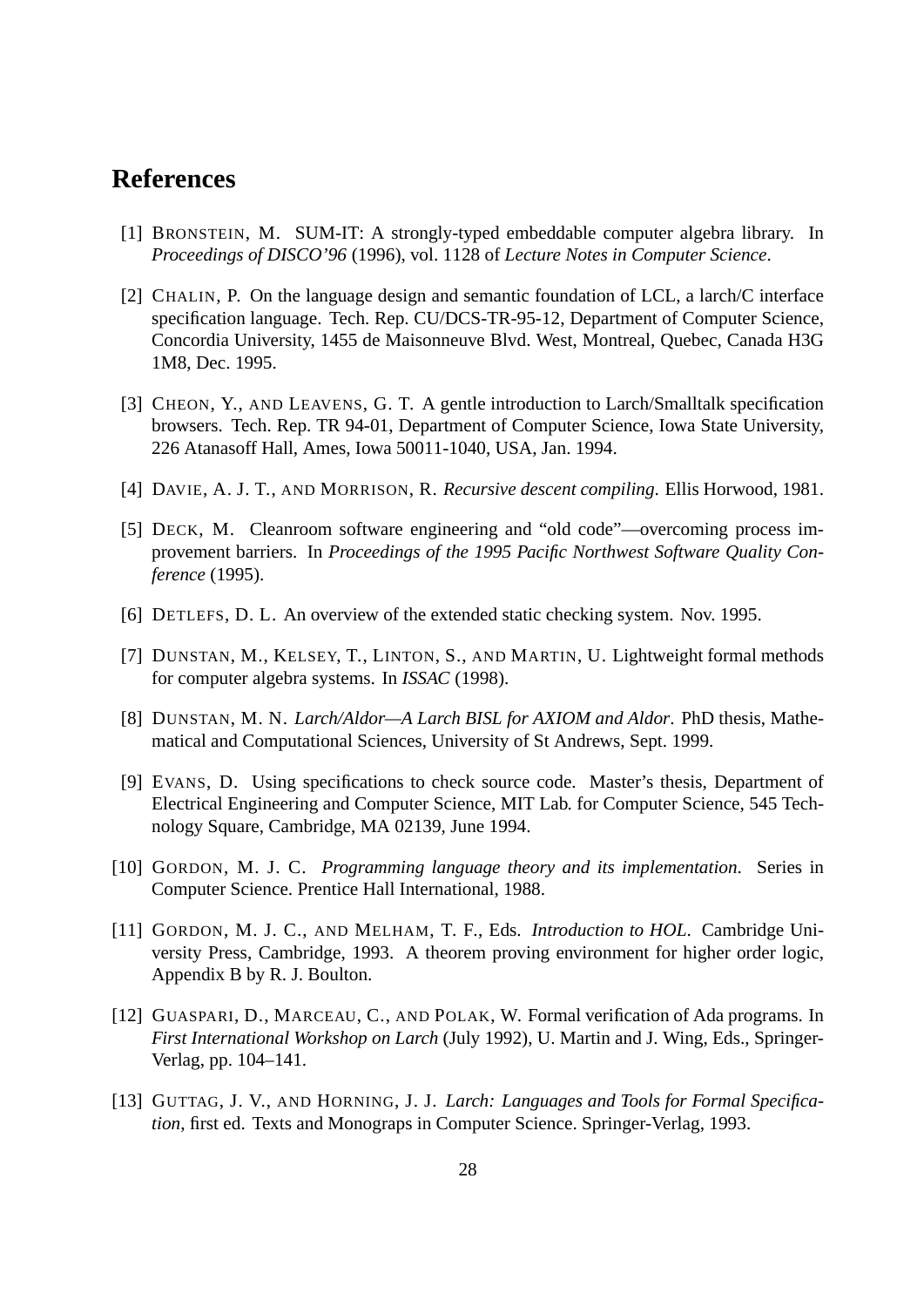- [14] HUDAK, P., JONES, S. L. P., WADLER, P., ET AL. A report on the functional language Haskell. *SIGPLAN Notices* (1992).
- [15] JENKS, R. D., AND SUTOR, R. S. *AXIOM: the scientific computation system*. NAG Ltd., 1992.
- [16] JONES, C. B. *Systematic Software Development using VDM*, second ed. Computer Science. Prentice Hall International, 1990.
- [17] JONES, K. D. LM3: a larch interface language for Modula-3, a definition and introduction. Tech. Rep. 72, SRC, Digital Equipment Corporation, Palo Alto, California, June 1991.
- [18] KELSEY, T. *Formal Methods and Computer Algebra: A Larch Specification of AXIOM Categories and Functors*. PhD thesis, Mathematical and Computational Sciences, University of St Andrews, Dec. 1999.
- [19] KING, D. J., AND ARTHAN, R. D. Development of practical verification tools. *The ICL Systems Journal 1* (May 1996).
- [20] LEAVENS, G. T., AND CHEON, Y. Preliminary design of Larch/C++. In *First International Workshop on Larch* (July 1992), U. Martin and J. M. Wing, Eds., Workshops in Computing, Springer-Verlag, pp. 159–184.
- [21] MANNHART, N.  $\Pi^{it}$ : an aldor library to express parallel programs. Available on the WWW at www.inf.ethz.ch/personal/mannhart.
- [22] MEYER, B. *Object-Oriented Software Construction*. Computer Science. Prentice Hall International, 1988.
- [23] OWRE, S., SHANKAR, N., AND RUSHBY, J. M. *User Guide for the PVS Specification and Verification System*. Computer Science Laboratory, SRI International, Menlo Park, CA, Feb. 1993.
- [24] PAULSON, L. C. *ML for the working programmer*. Cambridge University Press, 1993.
- [25] POLL, E., AND THOMPSON, S. The Type System of Aldor. Tech. Rep. 11-99, Computing Laboratory, University of Kent at Canterbury, Kent CT2 7NF, UK, July 1999.
- [26] POTTER, B., SINCLAIR, J., AND TILL, D. *An introduction to formal specification and Z*. Prentice Hall International, 1991.
- [27] SANNELLA, D. Formal program development in Extended ML for the working programmer. In *Proceedings of the 3rd BCS/FACS Workshop on Refinement* (1990), Springer Workshops in Computing, pp. 99–130.
- [28] VANDEVOORDE, M. T., AND GUTTAG, J. V. Using specialized procedures and specification-based analysis to reduce the runtime costs of modularity. In *Proceedings of the 1994 ACM/SIGSOFT Foundations of Software Engineering Conference* (1994).